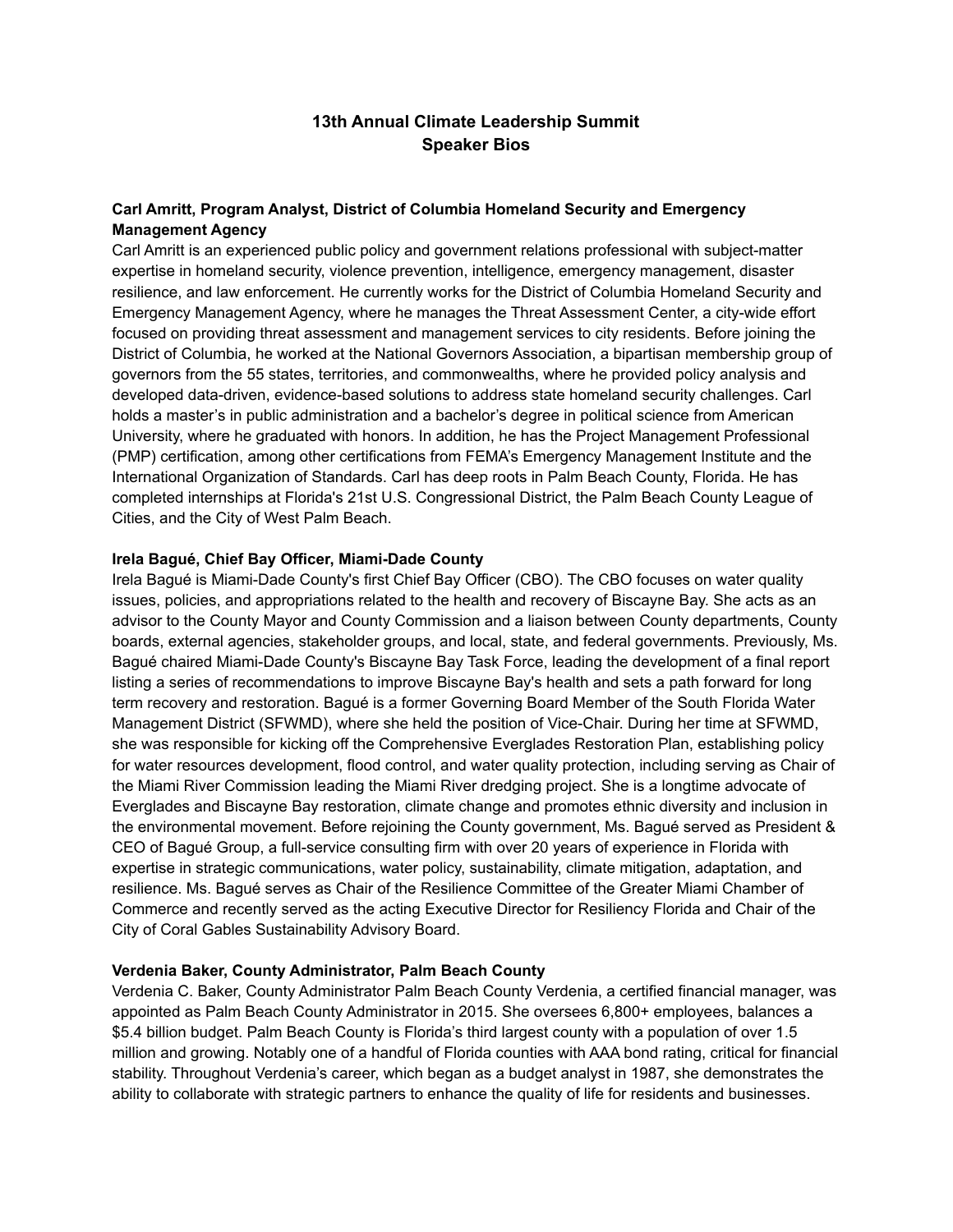Verdenia lead negotiations in recruiting the Scripps Research Institute, a foundation of the local biotechnology industry. Verdenia again lead the voter-approved 2016 Infrastructure Sales Tax initiative. It is slated to generate \$2.7 billion for new and renovated schools, roads and facilities over a 10-year period. Recognizing equality of housing, representation, and business opportunities for all, Verdenia led initiatives such as the Mandatory Inclusionary Workforce Housing Program, Community Land Trust, redistricting post-Census, re-implemented the small/minority/women business enterprise program in 2019, and the recently created Office of Diversity, Equity and Inclusion. Verdenia is actively involved with tourist development, securing events such as the third presidential debate in 2012, Super Bowls in 2001, 2007 and 2020, and Major League Baseball Spring Training expansion. While Verdenia's acknowledgements span many years, her recognitions in 2021 include Florida's Onyx Magazine's one of 2021's Women on the Move, honoring the state's most impactful and influential women. The Palm Beach County Black Business Investment Corporation honored Verdenia with the Joseph C. Bova Award in February. The CEO said the reasons for this presentation to Verdenia is because she is the calm in any storm, never gives up and perseveres while advocating the rights of small/minority/women business enterprises. In May, Verdenia along with the county's Florida Department of Health director and Health Care District CEO received the 2021 Leadership Heroes in Medicine Award from the Palm Beach County Medical Society for their collaboration in response to the pandemic. In July 2021, Verdenia was chosen as President of the Florida Association of County Managers, a collective body of all 67 counties in Florida.

### **J'Nesse Balkman**

.

### **Drew Bartlett, Executive Director, South Florida Water Management District**

Drew Bartlett serves as the Executive Director of the South Florida Water Management District, the agency responsible for managing South Florida's water resources and the restoration of America's Everglades. The District manages thousands of miles of canals/levees and 900 water control structures and pump stations to support flood protection, water supply, and ecosystem restoration. Director Bartlett has led the charge at the District to respond to climate change and sea level rise, including the hiring of the first ever District Resiliency Officer, Dr. Carolina Maran. Director Bartlett is a lifelong public servant and has worked as a senior leader at both the U.S. EPA and Florida Department of Environmental Protection. He was appointed as Executive Director by the District's Governing Board in April 2019

## **Stephen Basore, Principal Owner, TKM Bengard Farms, LLC**

Professional Background Began working full time for TKM – Bengard Farms, LLC. in 2000 TKM Director of Food Safety – 2000 – Present TKM – Bengard Farms, LLC. awarded Grower of the Year by American Vegetable Grower Magazine – 2011 Central Palm Beach County Outstanding Leader of the Year Recipient - 2016 Affiliated Organizations & Committees Wedgworth Leadership Institute for Agriculture and Natural Resources - Graduate - Oct 5, 2006 Wedgworth Leadership Institute for Agriculture and Natural Resources Alumni Association – Board of Directors – 2006 –2016 Florida Lettuce Advisory Committee – Chair – 2008 – 2018 Palm Beach County Agricultural Enhancement Council – Chair - 2012 – Present Leadership Palm Beach County Engage Class - 2019

#### **Ali Bayat, Director, Palm Beach County Water Utilities Department**

Ali has more than 20 years of experience working as operator, engineer, manager and director. He joined Palm Beach County 11 years ago and has served as a CIP Program Manager, Director of Engineering, Utility Assistant Director for Operations and Maintenance, and Utility Director. He is known for his leadership, technical expertise, and team building skills. Ali is a Graduate of the University of Central Florida with a Master's of Science degree in Environmental Engineering. He is a Professional Engineer (Florida) and a Professional Project Manager. In addition, he has received Class "A" Water and Class A Wastewater Operator's licenses in the past (Oklahoma).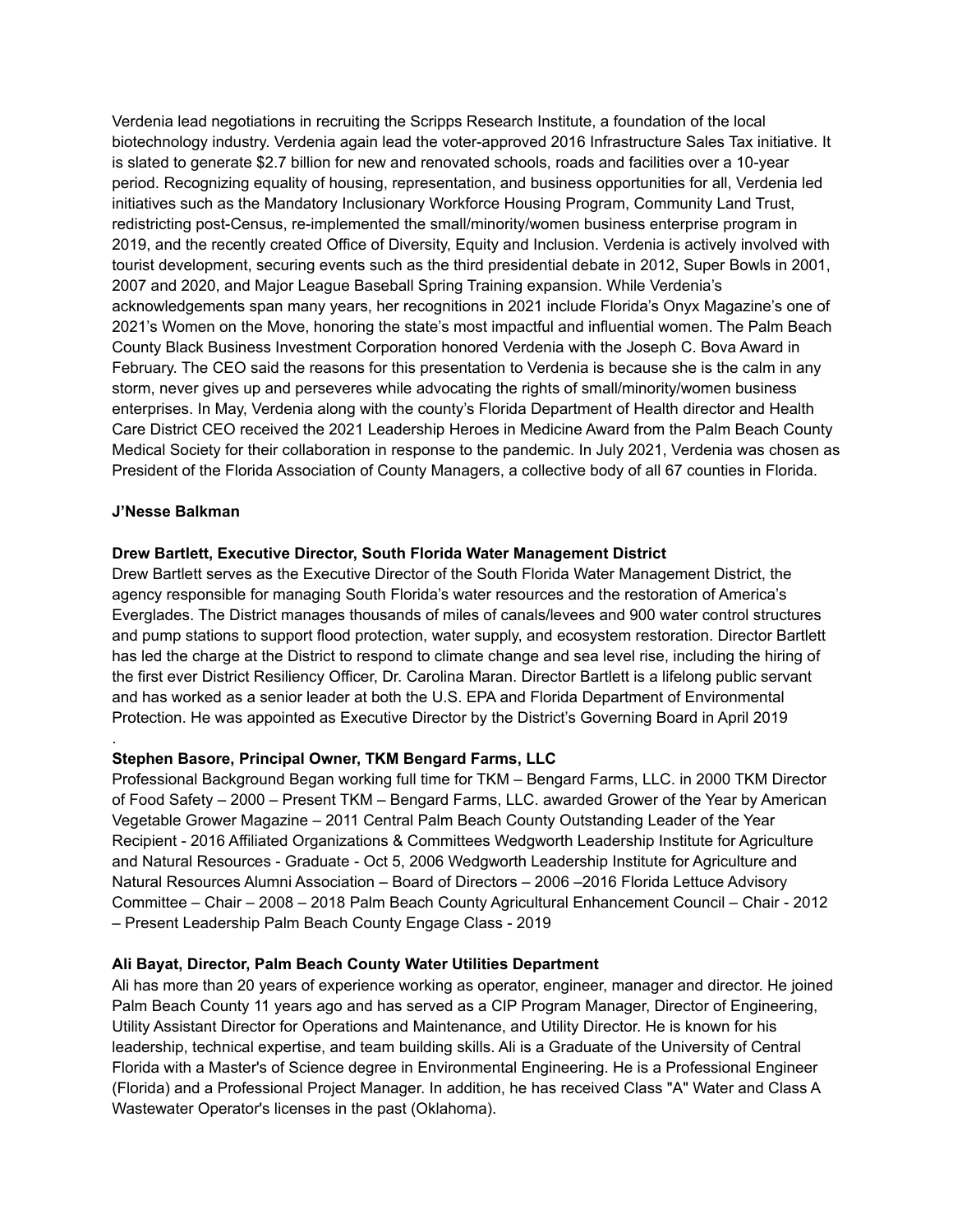## **Crystal Bergemann, Senior Advisor of Climate, U.S. Department of Housing and Urban Development**

### **Lori Berman, State Senator, Florida Senate**

Lori has been a life-long resident of Florida. She graduated Magna Cum Laude from Tufts University, received her law degree from George Washington University, and received her LLM in Estate Planning from the University of Miami. Lori served in the Florida House of Representatives from 2010- 2018. She was then elected to the Florida Senate in April 2018 and subsequently re-elected in November 2020. She currently serves as the Democratic Caucus's Rules Chair and was appointed to serve on the following committees for the 2020-2022 term: Appropriations Subcommittee on Agriculture, Environment and General Government, Education, Transportation, Finance & Tax and Ethics & Elections. Lori has fought tirelessly to expand quality and access to healthcare, invest in renewable energy and environmental preservation, strengthen our public education system, and secure equitable rights and opportunities for women in Florida.

### **Daniel Blackman, Regional Administrator for Region 4, U.S. Environmental Protection Agency**

Daniel Blackman has dedicated his career to creating economic opportunities for marginalized communities throughout the South, specifically in building more resilient communities with equitable economic opportunity, greater access to education and a healthy environment for all, not just for a select few.

Daniel was the 2020 Democratic nominee for Georgia's Public Service Commission, amassing over 2.2 million votes, and has spent over a decade advising policymakers at the state capitol, and advocating on behalf of Georgia ratepayers and small businesses in energy-related matters before Georgia's Public Service Commission. He has served as chairman of the Georgia Chapter of the Sierra Club, board member to the ACLU, and chair of Georgia's 7th Congressional District.

During the Obama Administration, Daniel worked closely within EPA Region 4 on issues including water infrastructure, clean air, and land/emergency management policies that impacted the southeast. He leaned heavily on his civil rights background to amplify the Region's Environmental Justice (EJ) Policy and convened stakeholders with federal agencies to address a multitude of community concerns strategically and comprehensively.

His work in addressing groundwater contamination at nuclear plants and its impact on public health and safety has given him the opportunity to testify numerous times before the Nuclear Regulatory Commission; and his commitment to working throughout the Southeastern United States to push for legislation that addresses toxic ash left behind from burning coal has given him the opportunity to play a key role in the transitioning from coal to clean energy in the United States.

He is the son of immigrants from Barbados and is an alumnus of Clark Atlanta University. Daniel and his wife Jeanelle are the proud parents of four children, and the family resides in Forsyth County, Georgia.

## **Col. James Booth, Commander, U.S. Army Corps of Engineers, Jacksonville District**

Prior to joining the Jacksonville District, Colonel James (Jamie) Booth served as the Engineer Branch Head for the Combined Security Transition Command- Afghanistan. Col. Booth oversaw operations and maintenance support as well as construction oversight for Afghan National Defense and Security Forces infrastructure with an annual portfolio value in excess of \$700 million. Col. Booth's previous assignments include: Executive Officer to the Commanding General of the United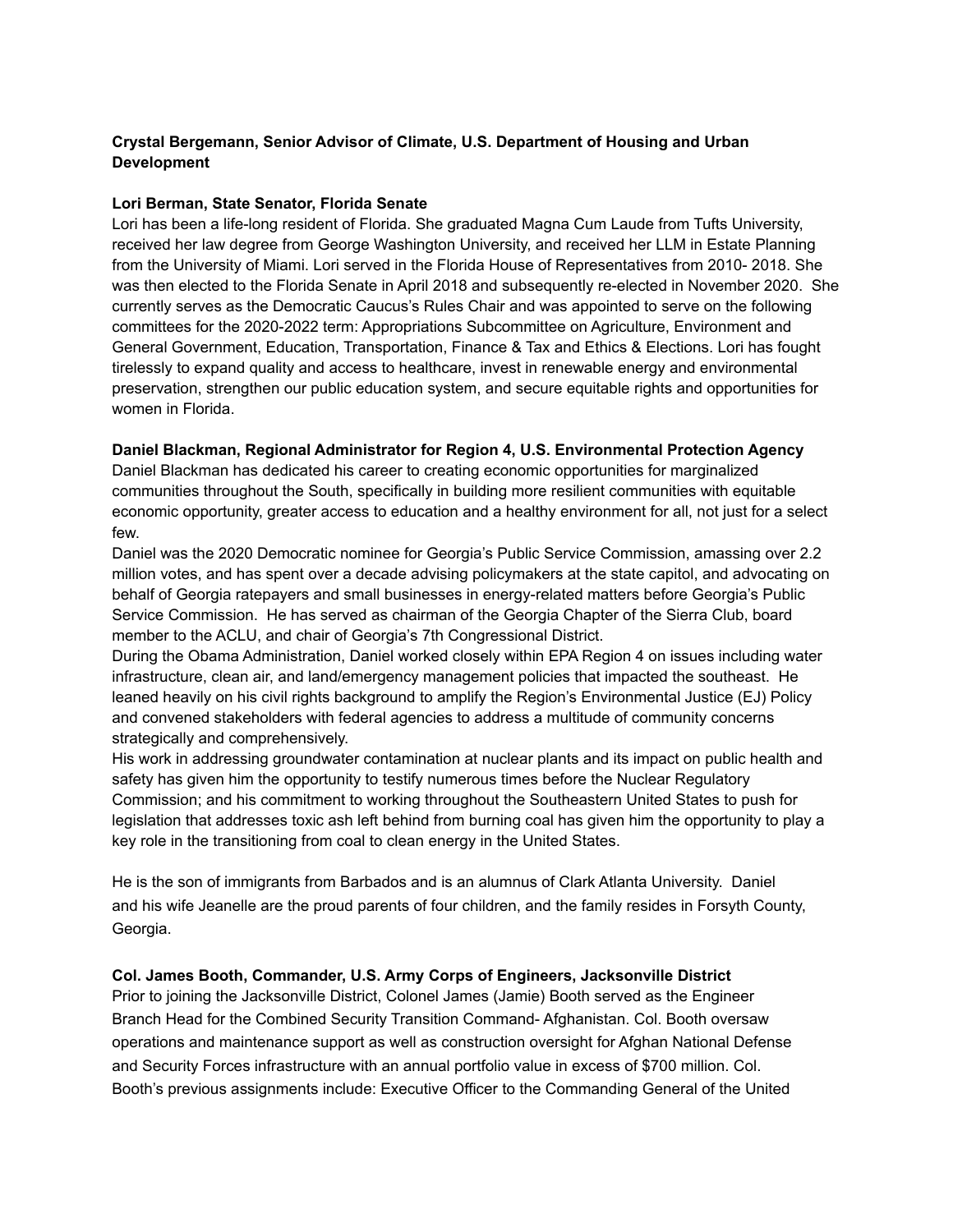States Army Corps of Engineers; District Commander of the U.S. Army Corps of Engineers, Albuquerque District; Deputy District Commander of the U.S. Army Corps of Engineers, Detroit District; Battalion Operations Officer and Executive Officer of the 4th Brigade Special Troops Battalion, at Fort Stewart, Georgia (with deployment in support of Operation Iraqi Freedom and New Dawn); Observer Controller at the National Training Center Fort Irwin, California; Company Commander and Battalion Adjutant in the 5th Engineer Battalion at Fort Leonard Wood, Missouri (with deployment in support of Operation Iraqi Freedom); Civil Affairs Battle Captain for the Coalition Forces-Land Component Command in Camp Doha, Kuwait and Baghdad, Iraq; and Platoon Leader, Training Officer, Company Executive Officer, and Brigade Logistics Officer in the 130th Engineer Brigade at Hanau, Germany. Col. Booth holds a Bachelor of Science in Civil Engineering from the Florida Institute of Technology, a Master of Science in Civil Engineering from Missouri University of Science and Technology, and a Master of Arts in Strategy from the Army War College. Col. Booth is a graduate of the Ranger Course and Airborne School. He is also a graduate of the Army Command and General Staff College, Fort Leavenworth, Kansas, and the Engineer Officer Basic and Advanced courses, Fort Leonard Wood, Missouri. Col. Booth's military awards and decorations include: Bronze Star Medal (two awards), the Defense Meritorious Service Medal, Meritorious Service Medal (six awards), Joint Service Commendation Medal, Army Commendation Medal (two awards), Army Achievement Medal (five awards), National Defense Service Medal, the Afghanistan Campaign Medal, the Iraqi Campaign Medal, the NATO Medal, the Combat Action Badge, the Parachutist Badge, and the Ranger Tab. He is also the recipient of the Army Engineer Association's Bronze Order of the de Fleury Medal.

#### **Nina Bowen**

#### **James Bozeman**

**Mark Braun, Data Manager, Palm Beach County Office of Financial Management & Budget** Mark Braun CPA has extensive experience in governmental accounting and financial reporting with special emphasis on debt issuance, recording, reporting, and compliance. Mark has been Palm Beach County's Debt Manager since 2015. Prior to that, Mark worked in the City of West Palm Beach's Finance Department for 13 years.

#### **Jonathan Brown, Director, Palm Beach County Housing and Economic Development**

Jonathan serves as the Director for Palm Beach County's Department of Housing & Economic Sustainability (HES), which oversees the County's business, community and affordable / workforce housing programs and initiatives. Prior to his current position, Jonathan worked as the Housing and Community Development (HCD) Manager, as well as the Community Redevelopment Agency (CRA) Manager for the City of Fort Lauderdale. Jonathan has over 20 years of experience in affordable and workforce housing, economic development and banking/lending. He holds the following degrees and certifications: • Bachelor's Degree in Business Administration from Eastern Michigan University • Graduate of the National Forum for Black Public Administrators – Executive Leadership Institute • Certified Redevelopment Professional through the Florida Redevelopment Association • Certified Economic Development Finance Professional through the National Development Council • Certified Green Belt for process improvements through the Institute of Industrial Engineers • Certified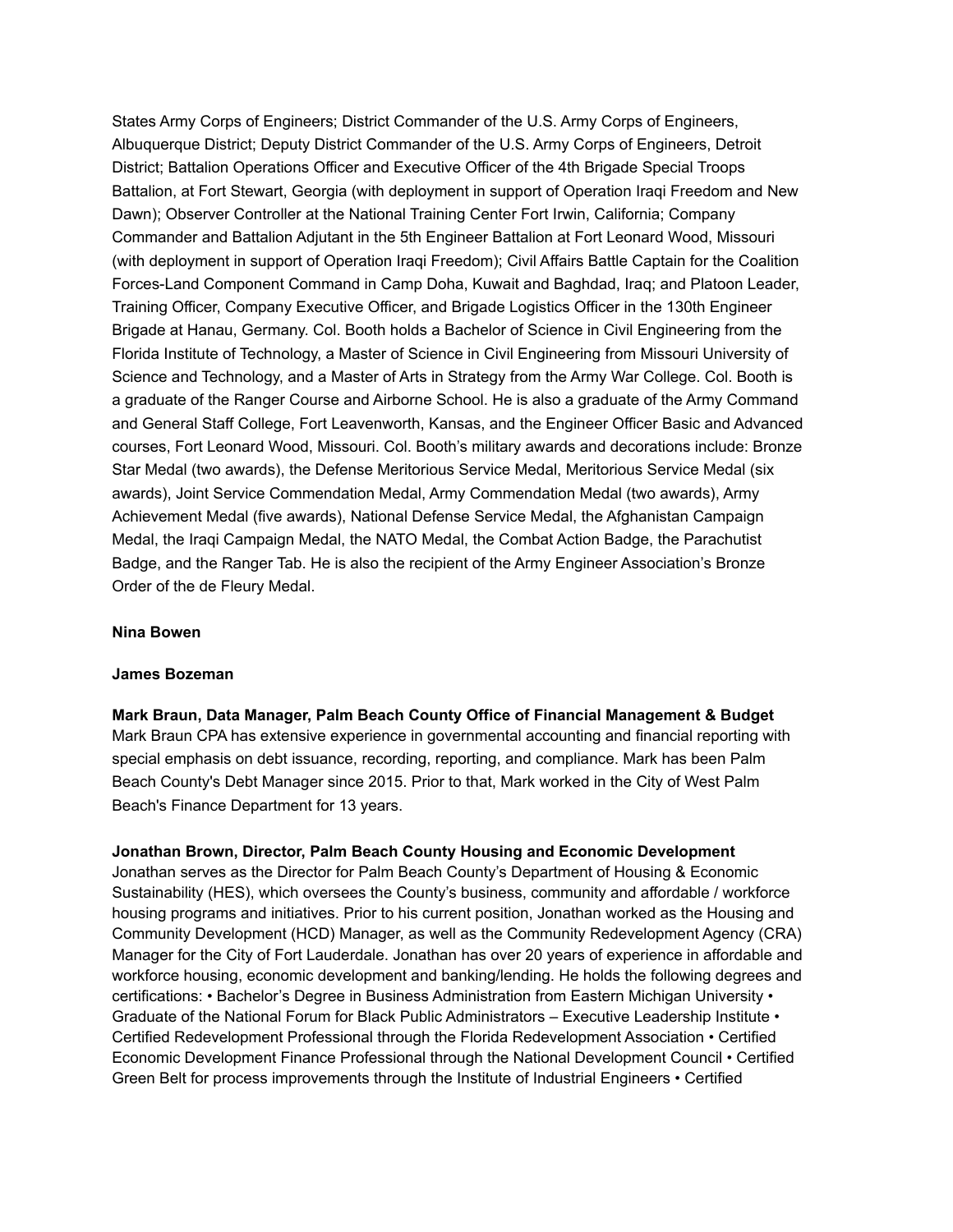Homeownership Counselor through NeighborWorks America • Certified Master Trainer through Langevin Learning Services.

### **Jerry Buckwalter, Chief Innovation Officer, American Society of Civil Engineers**

Jerry Buckwalter is the Chief Innovation Officer of ASCE. In that role, he helps to shape the strategic direction of the association and the civil engineering profession. Jerry has been a member of the ASCE Industry Leaders Council from 2006 to the present. He also directs a forward-leaning strategic project called Future World Vision where ASCE is creating a virtual and interactive computer model to assess potential built environments 50 years into the future. With over 35 years of experience, Jerry came to ASCE from Northrop Grumman, where he most recently served as Director of Corporate Strategy. He was a member of the National Infrastructure Advisory Council for four years reporting to the White House from 2008 to 2012. Jerry earned a bachelor's degree in physics from Monmouth University and completed advanced coursework at George Washington University and the Massachusetts Institute of Technology, and he has been teaching strategy at the University of Chicago for eight years.

## **Demi Busatta Cabrera, Representative Demi Busatta Cabrera, Florida House of Representatives**

Representative Busatta Cabrera, elected in 2020, currently represents the 114th House District in Miami-Dade County. Representative Busatta Cabrera advocates passionately for legislation to effectively combat climate change and sea level rise, two issues that impact all Floridians. She sponsored and passed the historic 'Always Ready' legislation that was signed into law by Governor DeSantis earlier this year. The legislation makes significant investments in community resilience and will ensure a comprehensive approach to the impacts of flooding and sea level rise. Notable elements include the creation and funding of the Resilient Florida Grant Program, new guidances on flooding and sea level rise vulnerability assessments, and the creation of the Florida Floodhub

## **Toyah Callahon, Deputy Director for SolSmart Program, IREC**

Toyah Callahan is the Deputy Director for IREC's SolSmart program. She was the Senior Project Manager at The Solar Foundation prior to the merger of the two organizations in 2021. Prior to joining The Solar Foundation, she worked as a Renewable Energy Specialist at Arcadia Power, recruiting solar and wind energy clients. Toyah was one of the 2020 recipients for the 40 Under 40 Energy Award. She was selected out of 175 professionals nationwide and recognized as a leader for work in America's transition to a clean energy. Toyah has also served a judge for the U.S Department of Energy's Solar District Cup collegiate design competition evaluating nine student solar and storage proposals focusing on conceptual layout and optimization strategies. She serves on the board of the African Union's Diaspora Health Initiative and actively conducts research and analysis of rural health clinic electrification in Uganda. Toyah is a member of the Women's Council on Energy and Environment. She holds a Master of Science in Sustainability Management from Columbia University and a Bachelor of Science from the University of Connecticut.

## **Ed Chase, Palm Beach County**

#### **Jamie Cole, Energy Foundation**

#### **Guadalupe Cortes, Student, Pahokee High School**

Guadalupe is a Student at Pahokee High School who strives for change. She is the Palm Beach Representative of the Keep Florida Beautiful Organization. Where she has led a group of six fellow students to clean a trailer park in one of Florida's urban areas. Guadalupe hopes to work more with the community and establish new environmental efforts to support the movement.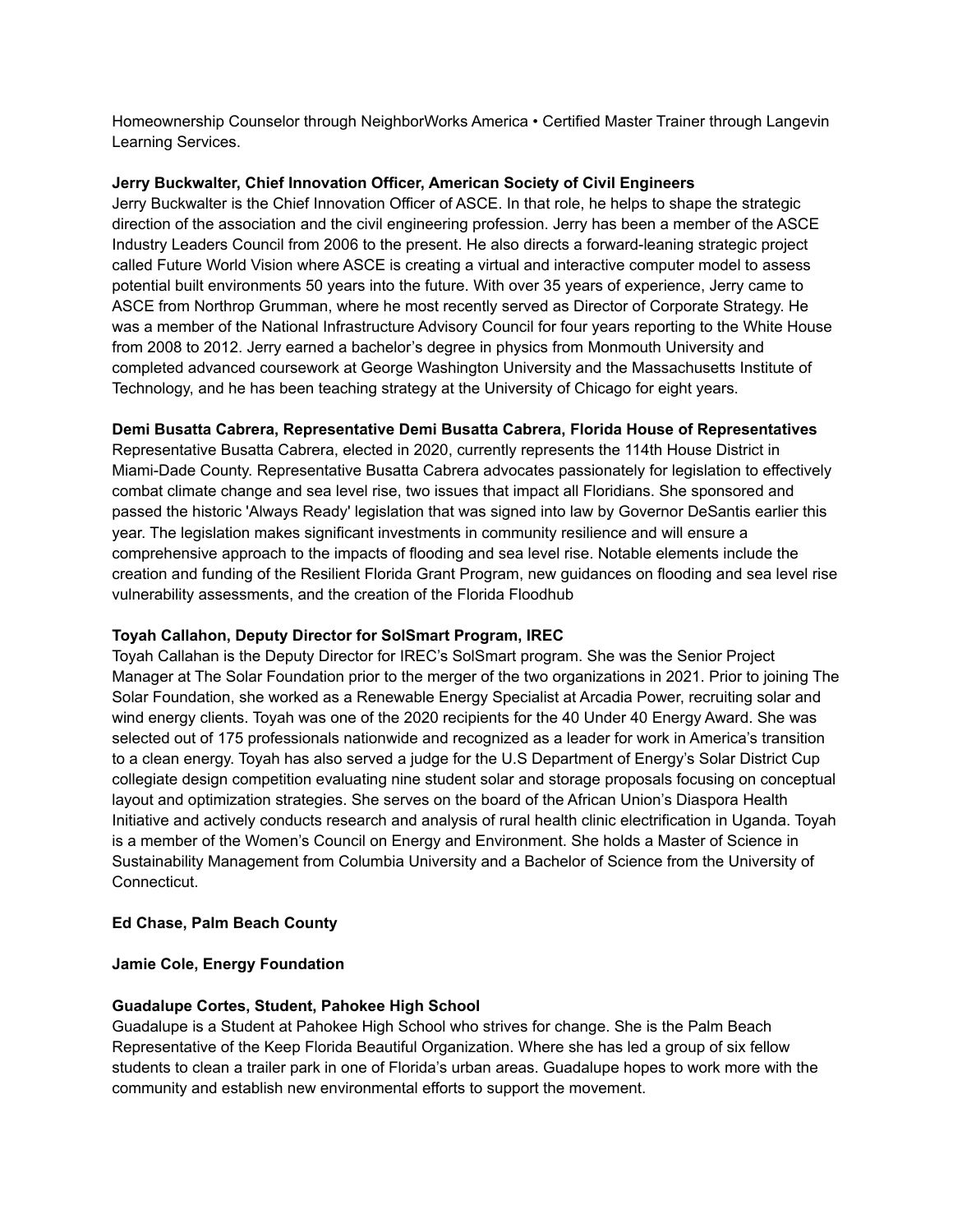# **Deborah Drum, Department Director, Palm Beach County Environmental Resources Management (ERM)**

As Director of Palm Beach County's Department of Environmental Resources Management (ERM), Deborah Drum leads a team of scientists, engineers, project managers, and other environmental professionals focused on protecting, preserving and restoring Palm Beach County's natural land and water resources, including the Lake Worth Lagoon and Loxahatchee River. Ms. Drum has a long and distinguished career in public service working on south Florida environmental issues, starting with Miami-Dade County Department of Environmental Resources Management protecting wetlands and environmentally sensitive lands, and then serving in a variety of management and staff positions at the South Florida Water Management District on efforts to restore coastal and freshwater ecosystems from the Kissimmee River valley down to the Florida Keys. Prior to joining Palm Beach County, Ms. Drum was the Ecosystem Manager for Martin County, where she was on the frontline responding to the region's extensive and impactful cyanobacteria blooms and worked to improve water quality and protect the Indian River Lagoon. Ms. Drum currently occupies a "local government" seat on the South Florida Ecosystem Restoration Working Group, which continues her multi-decadal love for the Everglades and its related ecosystems. Ms. Drum has a Bachelor's degree from the University of Miami and a Master's degree from the University of Miami Rosenstiel School of Marine and Atmospheric Science in Marine Science Affairs.

### **Shannon Estenoz, U.S. Department of Interior**

Shannon Estenoz most recently was the Chief Operating Officer of The Everglades Foundation. Previously, Shannon served as Interior's Director of Everglades Restoration Initiatives and Executive Director of the South Florida Ecosystem Restoration Task Force. Shannon's twenty four-year career in conservation includes roles with the World Wildlife Fund and the National Parks Conservation Association, and appointments by three Florida Governors including to the Governing Board of the South Florida Water Management District. Shannon is a fifth generation native of Key West, Florida, and holds degrees in International Affairs and Civil Engineering from Florida State University.

#### **Ryan Evans, Executive Director, Chambers for Innovation and Clean Energy**

Ryan Evans joined Chambers for Innovation and Clean Energy (CICE) in March of 2019 and serves as the executive director. In his role, Ryan is responsible for day-to-day operations, strategic growth initiatives, and policy development for CICE. Prior to being named executive director, Ryan was a member of CICE's National Advisory Board for six years Previously, Ryan served as the president of the Utah Solar Energy Association for three years, a trade association he co-founded; was an executive for thirteen years with the Salt Lake Chamber, one of the largest chambers of commerce in the country; and served as the executive administrator of the Utah State Chamber of Commerce Ryan is a recognized leader and a regular speaker, both locally and nationally, on renewable energy policy, the economic impacts of air quality, community engagement, and relationship building. Ryan is a graduate of the U.S. Chamber of Commerce Institute of Organization Management (IOM), a four-year non-profit executive training program and now serves on their national Board of Trustees. Ryan attended the University of Vermont and graduated with a bachelor's degree in psychology from the University of Utah.

## **Dr. Clyde Fraisse, Effective Climate Services for Agriculture under a Changing Climate: Innovation and Co-development, University of Florida**

Clyde Fraisse is a Professor at the Agricultural and Biological Engineering Department, University of Florida. Dr. Fraisse's work experience includes academia and private industry. His extension and applied research program focus on developing and providing climate information and decision support tools to help agricultural producers better cope with risks associated with climate variability and change. Dr. Fraisse developed and maintains AgroClimate (http://agroclimate.org/), a web-based climate information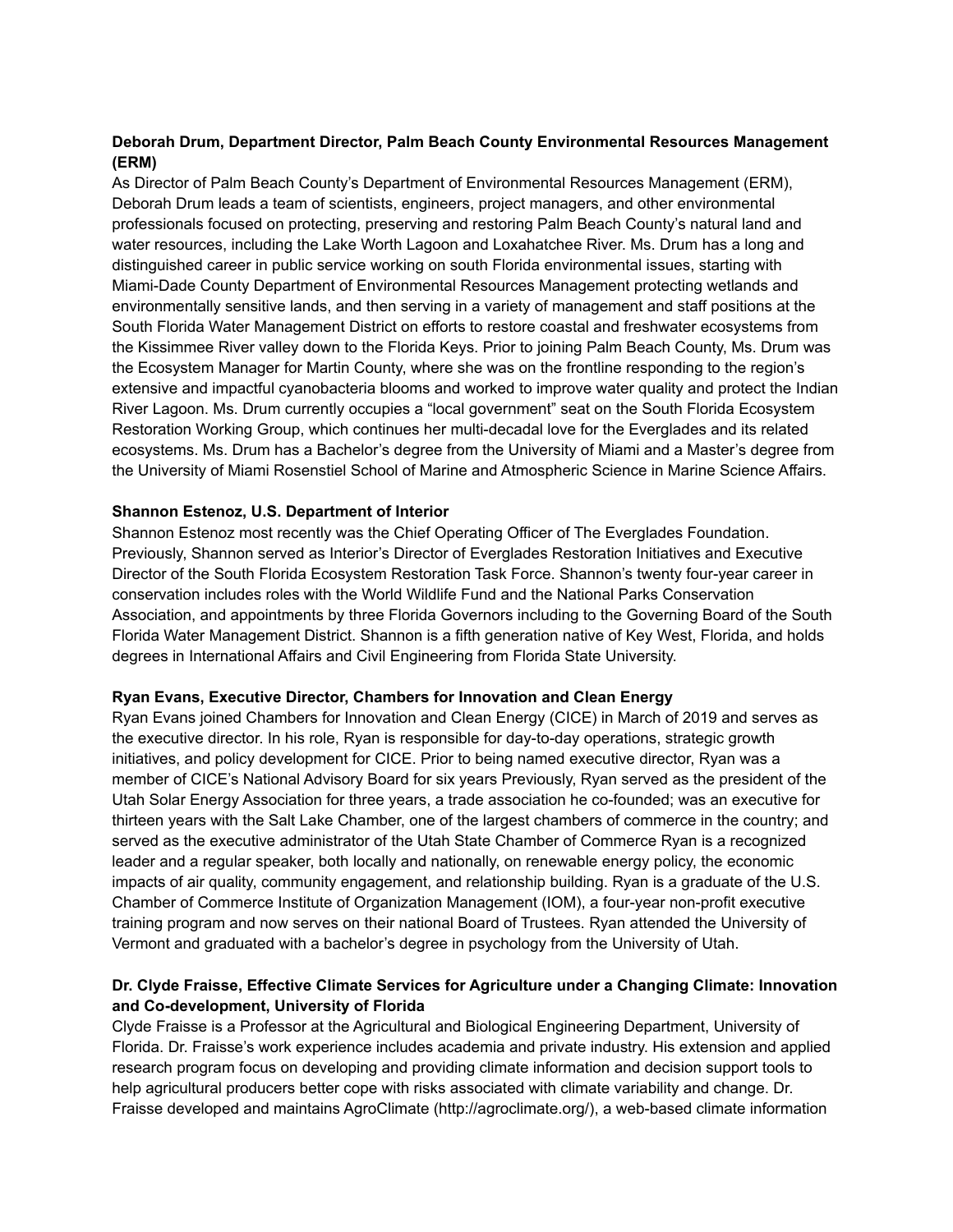system and implemented climate information systems in South America and Africa. He is also a member of the WMO Standing Committee on Services for Agriculture (SC-AGR) Expert Team in Agricultural Capacity Development.

#### **Beam Furr, Broward County**

Commissioner Beam Furr is the elected Commissioner for Broward County Commission District 6, representing parts of Hollywood, Hallandale Beach, and Pembroke Pines. He also served as Broward County Mayor for the 2018 term. As an elected official, Commissioner Furr has focused on environmental issues, transportation, early childhood education, neighborhood redevelopment, economic opportunity, and the arts. Working to protect and preserve our beautiful South Florida environment has been a top priority for Commissioner Furr since day one. This includes serving as the Co-Chair of the Broward County Climate Change Task Force, helping to enact Broward County's Climate Change Action Plan, developing regional approaches to resiliency and rising sea levels, increasing sustainability and reducing emissions through electric vehicles, the creation of the Kristen Jacobs Southeast Florida Coral Reef Ecosystem Conservation Area, and protecting our Everglades from oil drilling and fracking. He currently serves as the County representative on the Broward County Solid Waste Working Group. Commissioner Furr grew up in the areas he represents and works within the community to make our home a better place to live. Prior to serving on the Broward County Commission, he was a Hollywood City Commissioner for 12 years representing District 2. He currently lives in Hollywood with his wife and daughter.

## **Roman Gastesi, County Administrator, Monroe County Board of County Commissioners**

Mr. Gastesi has more than 30 years of work experience in the public and private sectors. He has established background that blends science, business administration and working in the trenches of government – at the local, state and federal levels. For the past 12 years, this background has served him well as the County Administrator of Monroe County (the Florida Keys). He is responsible for overseeing all 21 of the County's departments and compiling a County budget of more than \$450 million. Mr. Gastesi was educated at the University of Miami where he earned an MBA and a Bachelors Degree with a biology major and minors in Chemistry and Geography. Mr. Gastesi was elected to serve two consecutive terms as the Florida Association of County Managers President. Mr. Gastesi, along with officials from the City of Jacksonville, created Resiliency Florida, the only statewide resiliency organization responsible for promoting regional cooperation, as well as federal, state and local funding support for the implementation of critical infrastructure projects.

## **Steve Geller, Commissioner, Broward County**

Senator Steve Geller is currently a Broward County Commissioner, having been elected to represent District 5 in 2016. District 5 consists of all or part of Pembroke Pines, Cooper City, Southwest Ranches, Davie, Weston, Plantation and Sunrise. Geller is the immediate past Mayor of Broward County, serves as Chairman of the Broward County Water Advisory Board, Chairman-Elect of the South Florida Regional Planning Council, serves on the Executive Committee of the Florida Association of Counties (FAC), and serves on the Broward County Cultural Council. Prior to his current service as a Broward County Commissioner, Geller was elected to the Florida Legislature in 1988, at the age of 29. Geller served in the Florida Legislature for 20 years, 9 in the House, and 11 in the Senate. Geller was respected by both Political Parties, and was appointed a Committee Chair by both Democratic and Republican Presiding Officers. Geller chaired the Regulated Industries Committee in the House of Representatives, and the Agriculture and Consumer Services and the Community Affairs Committees in the Senate. Geller served two terms as Chair of the Broward County Legislative Delegation, and two terms as Chair of the Hendry County Legislative Delegation. When he retired from the Senate because of Term Limits, Geller was the Minority (Democratic) Leader of the Florida Senate. Geller was also elected as National President of two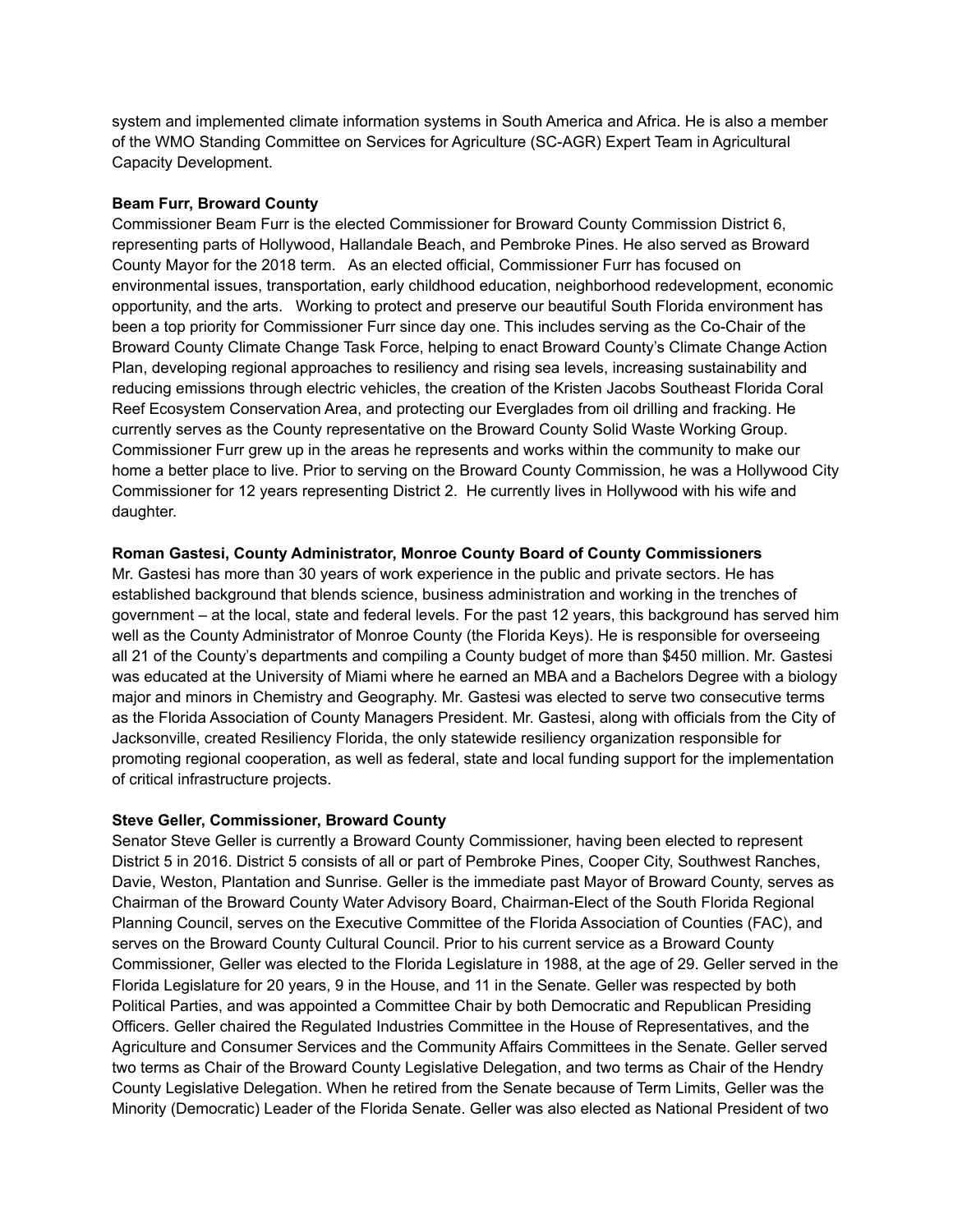Different Legislative organizations, the National Conference of Insurance Legislators (NCOIL), and the National Council of Legislators from Gaming States (NCLGS). Geller currently runs Geller Law Firm, where he practices primarily in the areas of Gaming Law, Zoning and Land use, Tallahassee lobbying, and representing high net worth clients in their various legal needs. He is an "A-V" rated lawyer, and has been listed in "South Florida's Top-Rated Lawyers", "Florida's Super Lawyers", and the "Bar Register of Preeminent Lawyers". He has received far too many awards to list here, including the Senator of the Year Award from the Florida League of Cities, the Lifetime Achievement Award from the Florida Association of Counties, the Legislator of the Year Award from the Florida AFL-CIO and the Florida Chapter of the American Planning Association, as well as Legislative awards from the Police Benevolent Association, the Professional Firefighters, and numerous Union and attorney groups.

### **Laura Geselbracht, Senior Scientist, The Nature Conservancy**

Laura Geselbracht has been involved with marine science and conservation work for over 30 years along the U.S. Pacific Coast and along Florida's Atlantic and Gulf of Mexico coasts. For the last several years, Laura's work has focused on developing and using scientific information to promote the use of nature-based solutions to enhance shoreline resilience and to improve methods for siting and monitoring coastal ecosystem restoration projects. Laura serves as a scientific advisor to the Southeast Florida Climate Change Compact, Apalachicola Bay System Initiative, Florida Sea Grant, Statewide Ecosystem Assessment of Coastal and Aquatic Resources, Florida Oyster Recovery Science Working Group and on several Nature Conservancy projects. She previously served on the Board of the Florida Ocean Alliance for 5 years. Laura holds a master's degree in Marine Affairs from the University of Washington and a B.A. in Aquatic Biology from the University of California, Santa Barbara. Recent publications include Valuing the Flood Risk Reduction Benefits of Florida's Mangroves (2019), Shellfish Reef Restoration in Practice, In Restoration Guidelines for Shellfish Reefs (2019) and A Multiscale Natural Community and Species Vulnerability Assessment of the Gulf Coast, USA (2018). Laura has been interviewed on BBC Business Matters, Voice of America, the Weather Channel and National Public Radio among other media outlets.

## **Jane Gilbert, Interim Chief Heat Officer, Miami-Dade County Resilient305**

As Miami-Dade County's first Chief Heat Officer, Ms. Gilbert is working collaboratively across departments, jurisdictions and sectors within the region to address and mitigate the increasing risks to human health, lives and livelihoods associated with excessive heat. Prior to joining Mayor Daniella Levine Cava's leadership team, Ms. Gilbert served as the City of Miami's first Chief Resilience Officer (CRO) for four years. As CRO, Ms. Gilbert led the climate and urban resilience strategy development and implementation for the City of Miami, and, in partnership with Miami-Dade County and City of Miami Beach, for the greater Miami region. Prior to her public sector work, Ms. Gilbert managed The Miami Foundation's civic leadership agenda on sea level rise, Wells Fargo's philanthropy and community affairs in South Florida and served as the Executive Director for 3 nonprofits in Greater Miami. Ms. Gilbert holds a BA in Environmental Science from Barnard College and MPA from the Harvard Kennedy School of Government.

## **Bertha Henry, County Administrator, Broward County**

Bertha Henry was named County Administrator in October 2008 after serving as Interim County Administrator for a year. As County Administrator, she serves as the Chief Executive Officer of Broward County with a population of over 1.9 million residents, and a \$5.6 billion budget for fiscal year 2022. Ms. Henry directs the functions of County Government which fall under the auspices of the Board of County Commissioners. Broward County has a workforce of more than 6,600 employees, and Ms. Henry oversees the operations of over 60 agencies, including the airport, seaport, and Convention & Visitors Bureau. A native of Miami, Florida, Ms. Henry has a distinguished career in public service with more than 44 years of experience in public administration. She began her career with the City of Miami in the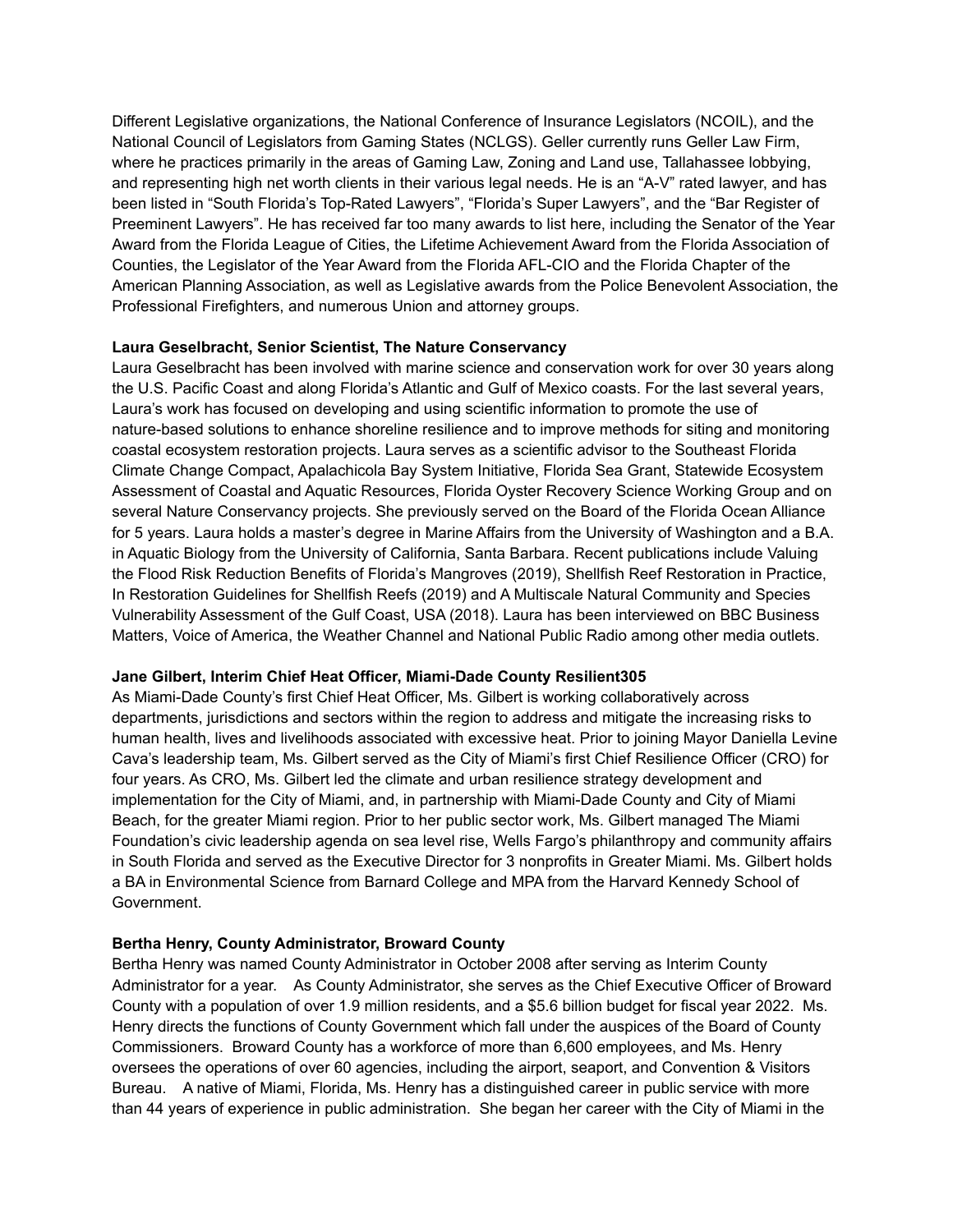Office of Management & Budget. She also worked in Montgomery County (Dayton), Ohio before coming to Broward County in 1996 as Assistant to the County Administrator. In 1998, she accepted a position as Assistant City Manager of Finance and Administration for the City of Miami, assisting with the city's financial recovery. She returned to Broward County in July 2000, serving as the Deputy County Administrator, and resumed the helm in 2008. Ms. Henry has a Master of Science degree in public administration (Finance Concentration) and a Bachelor of Science in government from Florida State University. Recognitions Ms. Henry was awarded the 2017 International City/County Management Association Career Excellence Award in Memory of Mark E. Keane and was also named and honored as one of the Governing Magazine's Public Officials of the Year: these among her other numerous awards and recognitions for her professional and volunteer endeavors. Ms. Henry is a member of Delta Sigma Theta and The Links, Incorporated, and is affiliated with several organizations. She is married to Bobby R. Henry, publisher of the Westside Gazette.

#### **Dr. David Hondula, Director Heat Response and Mitigation, City of Phoenix**

David Hondula is the Director of Heat Response and Mitigation for the City of Phoenix, Arizona. In that role, Hondula helps lead and coordinate programs that aim to protect people from dangerous summer heat and implement strategies to cool the city and make it more comfortable. Hondula joined the City in October 2021 to spearhead the nation's first publicly-funded municipal Office of Heat Response and Mitigation, created as part of Phoenix's \$2.8M City Council-approved Climate and Heat Readiness Investment. Hondula earned a Ph.D. in Environmental Sciences from the University of Virginia in 2013, and he has been a faculty member at Arizona State University's School of Geographical Sciences and Urban Planning since 2016. At ASU, he has served in leadership roles with the Urban Climate Research Center and Central Arizona-Phoenix Long-Term Ecological Research Program. Hondula has co-authored more than 90 peer-reviewed research articles, book chapters, and technical reports related to extreme heat, public health, and urban climatology, and currently serves as a chapter author for the 5th United States National Climate Assessment.

#### **Keith James, Mayor, City of West Palm Beach**

Keith James was elected Mayor of the City of West Palm Beach on March 12, 2019. Focused on creating a community of opportunity for all, Mayor James has a vision for West Palm Beach that is resident-driven. Mayor James is committed to creating a customer friendly culture in City Hall that focuses on neighborhood initiatives, regional collaboration, and community partnerships. Mayor James is the City's first African-American "strong mayor," whereby the Mayor is the City's Chief Executive Officer directing the administrative structure, and the City's fourth African-American Mayor. Prior to being elected Mayor, Keith James served as the District 4 City Commissioner from 2011 – 2019, serving as President of the Commission twice. During this time, Mayor James helped create West Palm Beach's strategic plan, finance plan, water plan and mobility plan. Mayor James has been a part of the leadership that has led West Palm Beach from the depths of the recession to the booming metropolis we have today. Mayor James is the Past President of the Palm Beach County League of Cities, where he championed a collaborative approach to solving regional and state issues on equality, home-rule, health and addiction challenges, and transportation. Born in Wichita, Kansas to a teenage single mother, Mayor James learned at an early age the value of hard work, service and education. As a young man, Mayor James overcame the challenges of segregation and inequality to become accepted and then graduate from Harvard College and then Harvard Law School. Mayor James has served in numerous leadership positions to address a range of issues in the community. Mayor James was the former Chair of the West Palm Beach Citizens' Ethics Task Force, a position to which he was appointed by then-Mayor Lois Frankel. Mayor James is a former Board Member of the Florida League of Cities and Palm Beach County League of Cities. A trailblazer in his own right, Mayor James was the first African American Chair of Leadership Florida and the Quantum Foundation. Mayor Keith James has been a West Palm Beach resident for more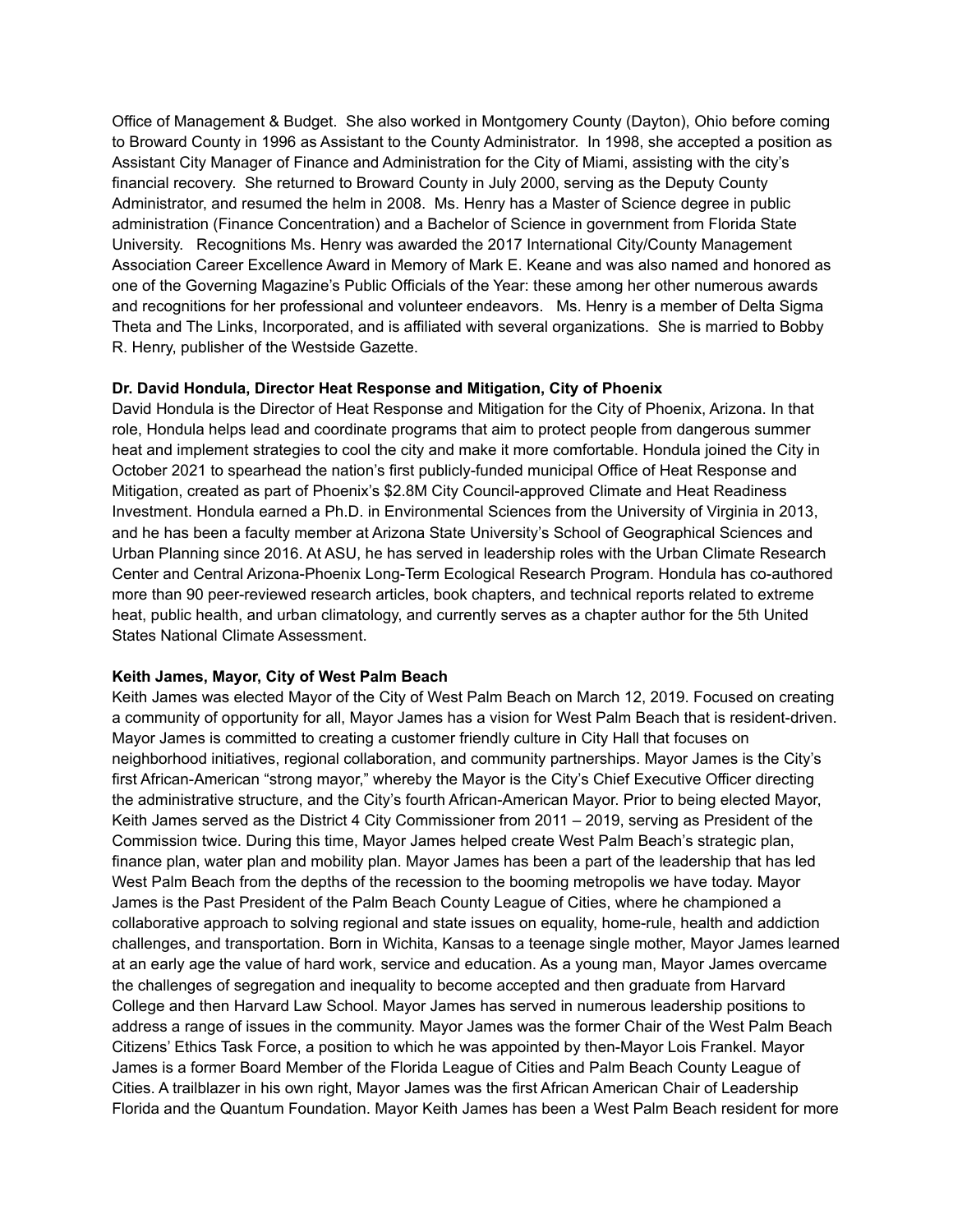than 30 years. It is where he raised his two children and has dedicated his life to public service. Mayor James and his wife Lorna are proud to call West Palm Beach home.

#### **Dr. Jennifer Jurado, CRO Deputy Department Director, Broward County**

Jennifer Jurado, Chief Resilience Officer and Deputy Director, Resilient Environment Department, Broward County Dr. Jennifer Jurado is responsible for the leading climate resilience and environmental planning initiatives for Broward County, FL. Areas of particular focus include urban adaptation, sustainable water resource management, shoreline protection, coastal resource conservation, and clean energy strategies. For nearly two decades she has guided the integration of science to inform resilient design standards and has led multi-jurisdictional initiatives involving public-private partnerships key to large-scale initiatives. Current priorities involve the application of climate information and economic risk assessments to inform a basin-level county-wide resilience plan. Dr. Jurado is an original contributor to the Southeast Florida Regional Climate Change Compact and serves on the board with the American Society of Adaptation Professionals and the American Geophysical Union's Thriving Earth Exchange.

### **Amy Knowles, City of Miami Beach**

### **Matt Kuchtyak, Vice President, Moody's ESG Solutions**

Matt Kuchtyak is Vice President – ESG Outreach & Research for Moody's ESG Solutions Group (MESG). In this capacity, Matt is responsible for the origination and publication of thematic research related to the global sustainable finance markets. He has authored Moody's market-leading quarterly sustainable finance market update since its inception in 2015 and has developed into a leading market voice on sustainable finance developments. Matt leads outreach and engagement on sustainable finance issues, cultivating relationships with asset managers, asset owners, financial institutions, corporations, standard setters and other market participants. He frequently participates in high-profile outreach including investor briefings, webinars, third-party conferences and media engagements. Matt also represents MESG on a variety of industry initiatives, such as the International Capital Market Association's Green Bond Principles (GBP) working groups. Before his current role, Matt was an analyst on the ESG team at Moody's Investors Service (MIS), where he advanced the rating agency's efforts to systematically and transparently incorporate ESG considerations into its credit ratings. He was a key contributor to the development of MIS's cross-sector ESG methodology, launch of ESG Issuer Profile Scores and Credit Impact Scores and the development of Carbon Transition Assessments. He was also the lead analyst for the MIS Green Bond Assessments. Previously, Matt was an analyst in the MIS US Public Finance Group, where he served as a lead analyst for a diverse portfolio of hospitals, public and private universities and other not-for-profits. Matt is a corporate social responsibility (CSR) impact leader, working directly with Moody's CSR team to shape, communicate and implement the firm's global CSR strategy and initiatives. He holds a B.A. in Economics and Political Science summa cum laude from Rutgers University-New Brunswick, and is a member of Phi Beta Kappa.

## **Yasmin Layeeq, Project/Program Coordinator, Broward County**

Yasmin Layeeq is a Project/Program Coordinator at Broward County, where Yasmin promotes water conservation efforts in schools, including conducting water audits, irrigation evaluation, and creating modules for students. She recently earned her Master of Science degree focused on Marine Resources Management and Bachelor of Science in Marine Biology from Texas A&M University Galveston Campus. While at Texas A&M, she gained experience as a researcher participating in studies in Hawaii on Humpback whales, and in Costa Rica on sea turtles. She also worked as a science camp instructor at A&M's Sea Camp program. There she provided education and outreach about the marine environment and has experience teaching our youth about environmental issues and stewardship.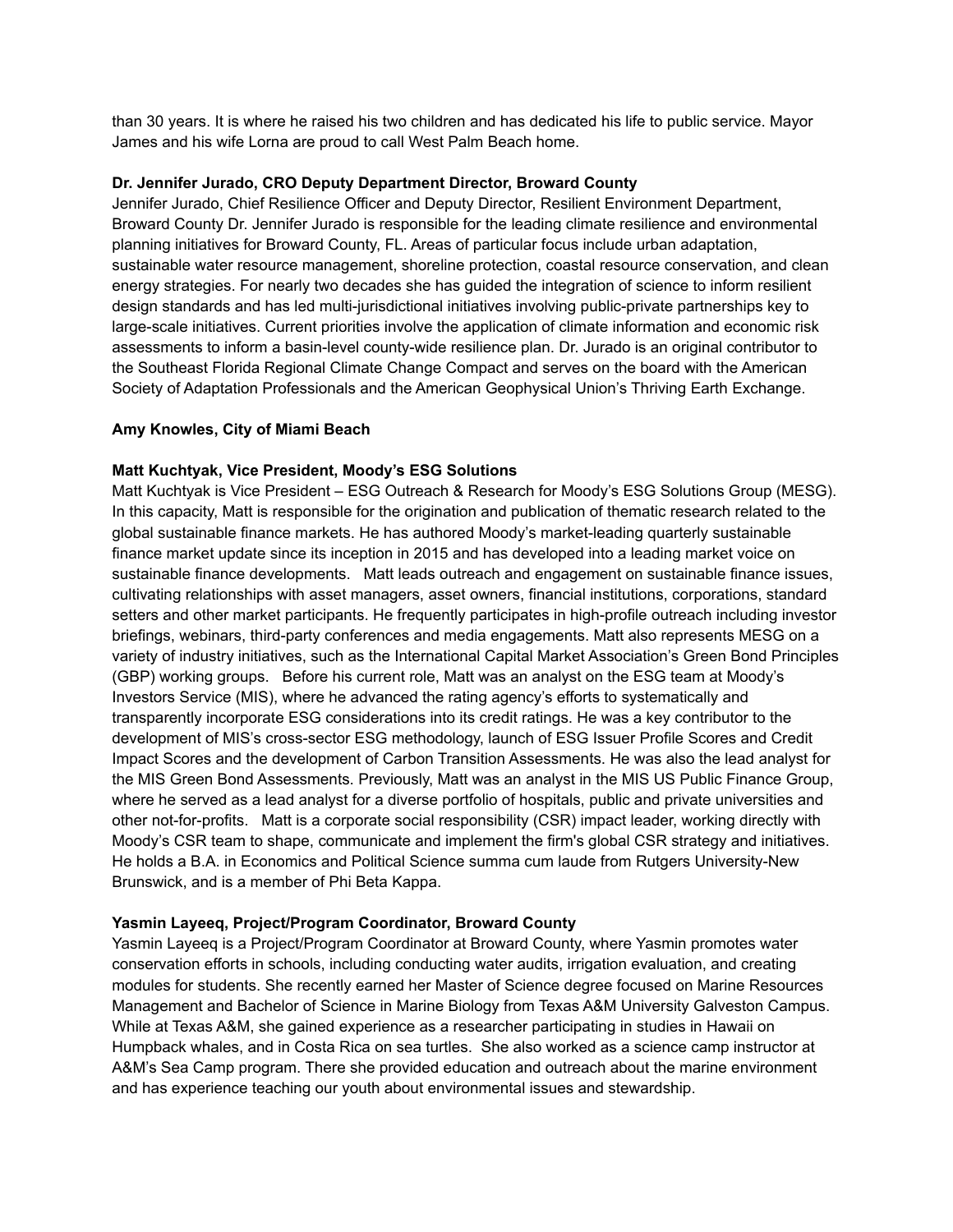#### **Daniella Levine Cava, Mayor, Miami-Dade County**

Daniella Levine Cava was elected Miami-Dade County's first woman Mayor in November 2020. She enters the Mayor's office following a 40-year career as a relentless advocate for South Florida families in public service and elected leadership. Mayor Levine Cava oversees a metropolitan government with over 28,000 employees serving nearly 3 million residents, managing an annual budget of approximately \$9 billion. Her administration is focused on building a stronger, more inclusive, more resilient Miami-Dade by directly engaging with residents to make local government more responsive, transparent, and accountable. Since taking office, she has worked tirelessly to protect lives and livelihoods during the pandemic and is working in collaboration with the Board of County Commissioners to distribute millions of federal dollars in American Rescue Plan relief funds to support small businesses and residents impacted by the pandemic, invest in critical infrastructure projects, and kickstart long term recovery. A social worker, lawyer, and community activist, Mayor Levine Cava founded Catalyst Miami in 1996 to help low- and middle-income families through service, education, and advocacy. First elected as a Miami-Dade County Commissioner in 2014, she served two terms before becoming Mayor in 2020. As an elected official she has invested in small businesses, increased the County police force for underserved areas, advocated for an expanded public transportation system, worked to expand affordable housing, and been a staunch advocate for protecting our environment and clean water. She spearheaded numerous efforts to tackle climate change and reduce Miami-Dade's greenhouse gas emissions through programs to reduce energy and water use; expand use of renewable energy and bring shore power to Port Miami; expand use of electric vehicles and charging infrastructure, and more. As Mayor, she appointed the world's first Chief Heat Officer to lead strategies to mitigate the impacts of extreme heat. She is the Immediate Past Chair of the South Florida Regional Planning Council and has served on the Florida Bar Committee on Legal Needs of Children, the boards of League of Women Voters, Orange Bowl Foundation, North Dade Medical Foundation, South Florida Health Information Initiative, and several national boards. She's won numerous awards from various organizations including: the Commission on Ethics, Red Cross, American Society for Public Administration, and ACLU among others.

## **Daisy Li**

## **Mario E. Loaiza, Client Account Manager, Jacobs Engineering Group, Inc**

Mario Loaiza - Client Account Manager with Jacobs in Southeast Florida having 24 years of Florida-specific experience in both the public and private sectors As a former Utility Director in both Palm Beach and Martin Counties and having served on various boards and committees, Mario understands the responsibility we all share in solving today's challenges while incorporating the impacts of climate change on the built environment. Mario specializes in water and wastewater utility program management, design and operations.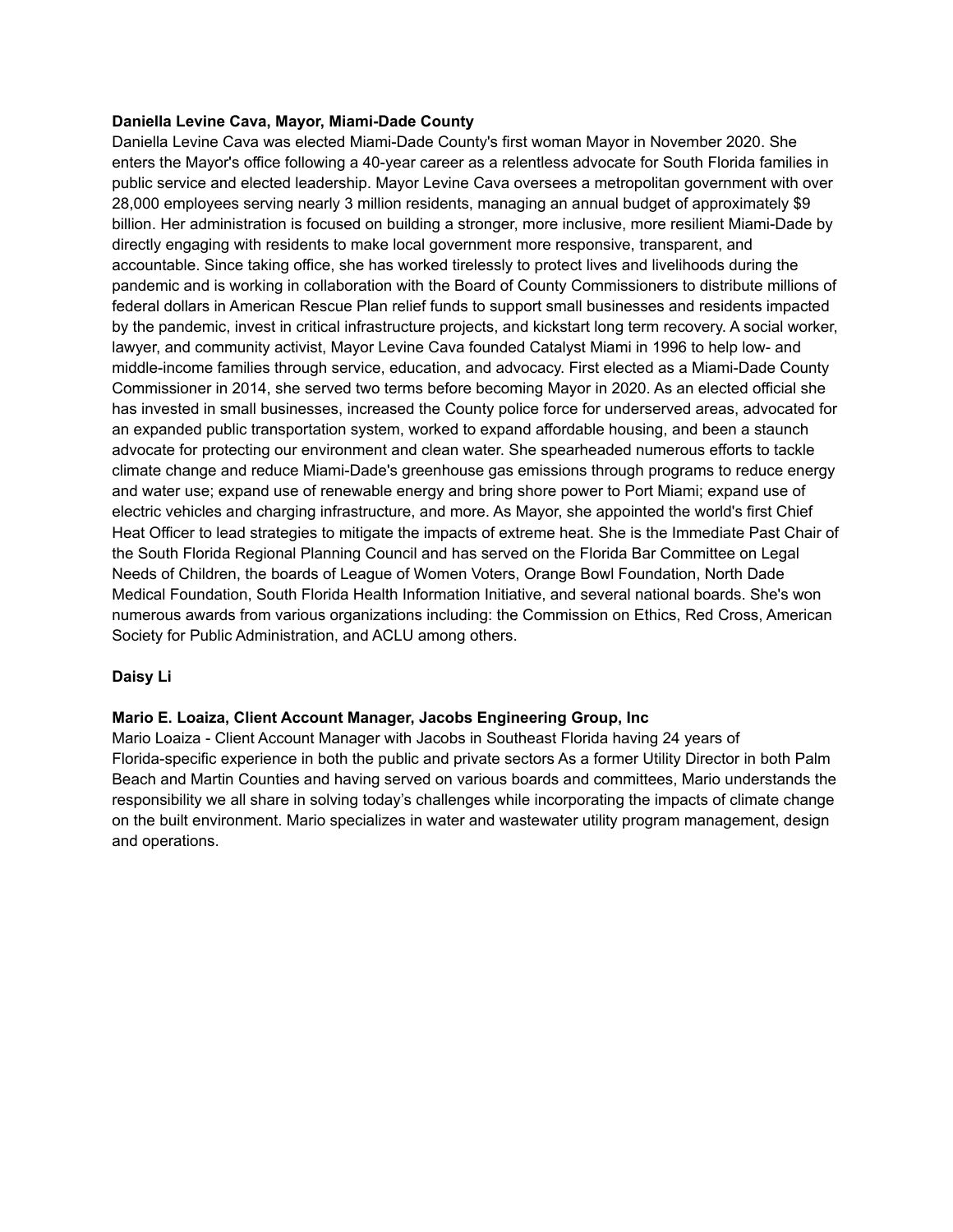#### **Prof. Joanna Lombard, Professor, University of Miami School of Architecture**

Joanna Lombard, AIA, LEED AP, is a registered architect (Florida) and Professor at the University of Miami School of Architecture with a joint appointment in the Department of Public Health Sciences at the Miller School of Medicine, and is a 2019-2021 Abess Faculty Scholar in the Leonard and Jayne Abess Center for Ecosystem Science and Policy. She holds a Bachelor of Architecture from Tulane University and a Master of Architecture from Harvard University Graduate School of Design. She is a founding member of the UM Built-Environment Behavior & Health Research Group with funded projects in the areas of neighborhood design and health. She is co-leader of one of the eleven university-based teams selected as charter members of the American Institute of Architects Design & Health Research Consortium, and a member of the University of Miami U-LINK team exploring "Hyper-localism: Transforming the Paradigm for Climate Adaptation." She is author and co-author of articles, book chapters, and books, and a member of the Board of Directors of the National Recreation & Park Association.

### **Oscar Londoño, Executive Director, WeCount!**

Oscar Londoño is the Executive Director of WeCount!, a membership-based organization of agricultural workers, day laborers, and domestic workers in South Florida. WeCount! is leading a grassroots campaign, ¡Que Calor!, to win enforceable heat protections for Florida's outdoor workers, including water, shade, and rest. Currently, Oscar serves on the Farmworker Advisory Council of the Florida Department of Agriculture and Consumer Services and Miami-Dade County's Climate and Heat Health Task Force. Oscar was previously the Miami Project Director at the National Day Laborer Organizing Network (NDLON) and a Skadden Fellow at the Community Justice Project. Oscar is a co-founder of CORE Alliance, a labor-community coalition with the South Florida AFL-CIO, affiliate unions, and workers' centers. Born and raised in Miami, Oscar graduated summa cum laude from Cornell University and received his J.D. from New York University School of Law, where he was a Root Tilden Kern Public Interest Scholar.

#### **Dr. Katharine Mach, Associate Professor, Department of Environmental Science and Policy**

Katharine Mach is an Associate Professor at the University of Miami Rosenstiel School of Marine and Atmospheric Science and a faculty scholar at the UM Abess Center, focused on environmental science and policy. Mach is the 2020 recipient of the Piers Sellers Prize for world leading contribution to solution-focused climate research. She is a lead author for the IPCC Sixth Assessment Report and a chapter lead for the US Fifth National Climate Assessment, and she serves as Co-Editor in Chief for Climate Risk Management. She received her PhD from Stanford University and AB summa cum laude from Harvard College.

#### **Brenda Mallory, Chair, White House Council on Environmental Quality**

Brenda Mallory was confirmed by the United States Senate on April 14, 2021 and sworn in as the 12th Chair of the Council on Environmental Quality (CEQ). She is the first African American to serve in this position. As Chair, she advises the President on environmental and natural resources policies that improve, preserve, and protect public health and the environment for America's communities. She is focused particularly on addressing the environmental justice and climate change challenges the nation faces while advancing opportunities for job growth and economic development.

Chair Mallory grew up the oldest of four children in a working-class community in Waterbury, Connecticut. Raised in a family of dedicated community and public servants, she learned the importance of hard work, service, and perseverance. She saw the impacts on her community and the larger city when the industrial base of the "Brass City," as Waterbury was known, abandoned the area, leaving deep physical and economic scars behind. Her personal experience fuels her commitment to making America's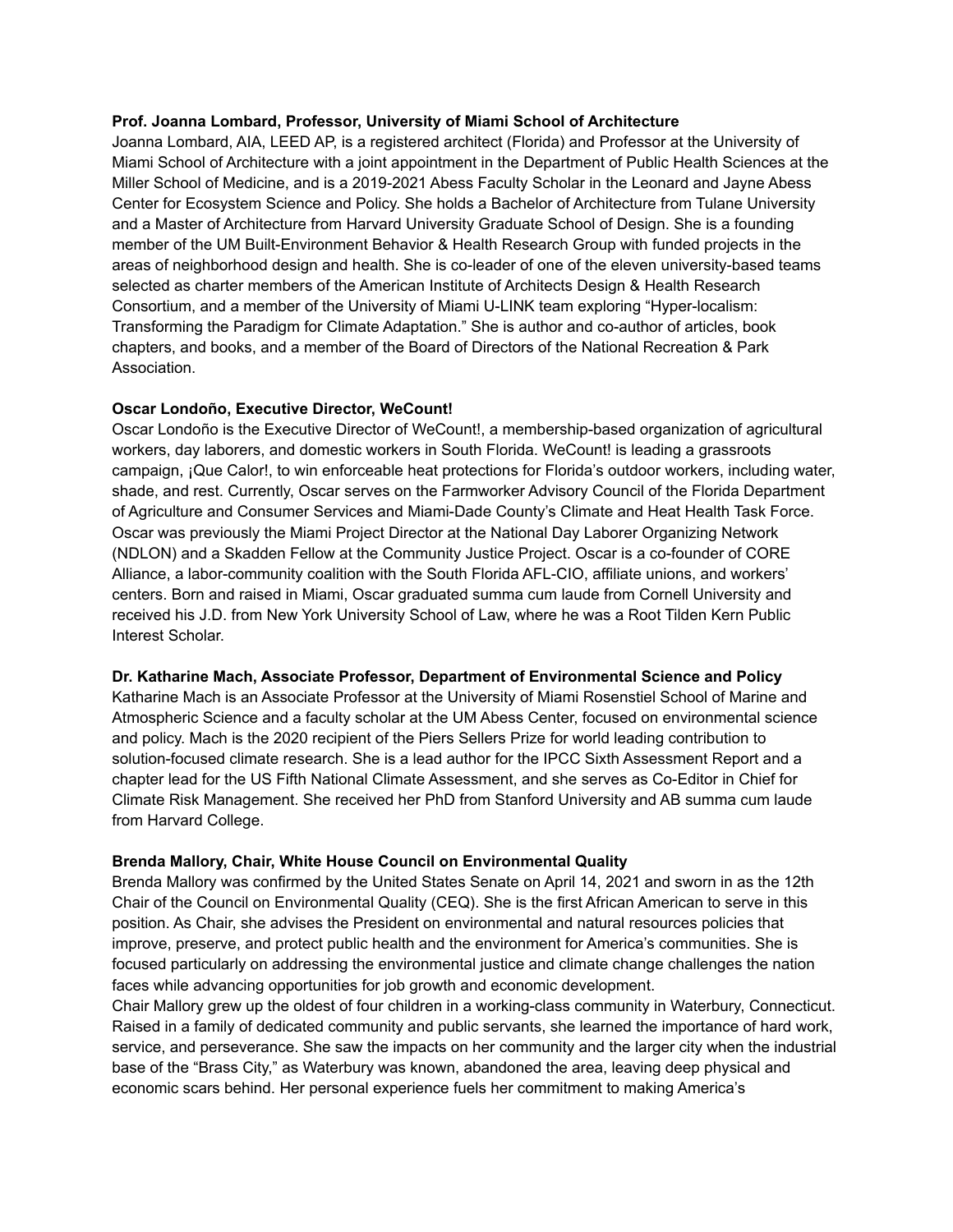environmental laws work for all people and ensuring that no community is left behind as the nation pursues a clean energy future.

Chair Mallory earned a scholarship to a prestigious boarding school for high school that changed the course of her life. She became the first in her family to attend college, graduating from Yale College with a double major in history and sociology and then from Columbia Law School as a Harlan Fiske Stone Scholar. She began her environmental law career in private practice, where much of her work involved helping local governments secure federal environmental approvals for economic development projects. She eventually chaired the law firm's Natural Resources Practice Group. Through this work, she gained valuable experience in the application of the National Environmental Policy Act, the bedrock statute that created CEQ in 1969 and which the agency administers. In 2000, she joined the U.S. Environmental Protection Agency (EPA) in its Office of Wetlands, Oceans, and Watersheds, commencing an almost 20-year career in Federal service.

Chair Mallory served in a number of senior roles throughout her federal career at EPA and CEQ. She was involved in major Clean Water Act jurisdictional actions, including signature Supreme Court cases and the development of the 2015 Clean Water Rule.

### **Gabbi McGrath**

**Michelle Mejia, AVP Health Promotion & Strategic Partnerships, West Kendall Baptist Hospital** Michelle Mejia is the executive leading Healthy West Kendall, a movement to create the healthiest community in Florida. As its point person, she works with business, healthcare and education leaders, government officials, disaster preparedness experts, faith leaders, economists, arts proponents and others who collaborate to improve the wellbeing of the community. At West Kendall Baptist Hospital, where she is assistant vice president, Ms. Mejia conceptualized the Healthy Hub, an award-winning wellness kiosk, referral to care and resource center identified by the Department of Health as a model for their "innovative interventions." Ms. Mejia started her career at Baptist Health 25 years ago. At South Miami Hospital, she assisted in the development of the International Services Department with a focus on healthcare for cruise line employees. She was part of the senior executive team that opened West Kendall Baptist Hospital in 2011, and during her tenure, she has overseen the Medical Staff Office, Graduate Medical Education and Physician Relations. Currently, she oversees Case Management, Nutrition Services, Community Relations and Outreach, and is executive sponsor for all Baptist Health Gift Shops to align strategies, improve efficiencies and reduce redundancies. She also leads the hospital's diversity and inclusion efforts and sits on the Baptist Health Diversity and Inclusion Council, addressing all aspects of the issue systemwide. She is a board member of the South Florida Economic Development Council and a two-time past president of the Juvenile Diabetes Research Foundation. She also served on the foundation's government relations committee and, for a decade, was Logistics Chair for the Walks to Cure Diabetes. Ms. Mejia has a bachelor's in Health Administration and a master's degree from Barry University. In 2014, she completed training in "Leading Innovation Change" from the University of Berkeley. In 2016, she took part as one of the leading members of the GE HealthyCities Leadership Challenge. In 2017, Healthy West Kendall and West Kendall Baptist Hospital were chosen as one of five communities nationwide to participate in Communities of Excellence 2026, a learning collaborate that uses the Baldrige Framework to accelerate change. Ms. Mejia is an adjunct faculty member at Barry University. Ms. Mejia grew up in the Republic of Panama and lives in Miami with her husband, two children and two grandchildren.

**Holly Merrill Raschein, Commissioner District 5, Monroe County Board of County Commissioners**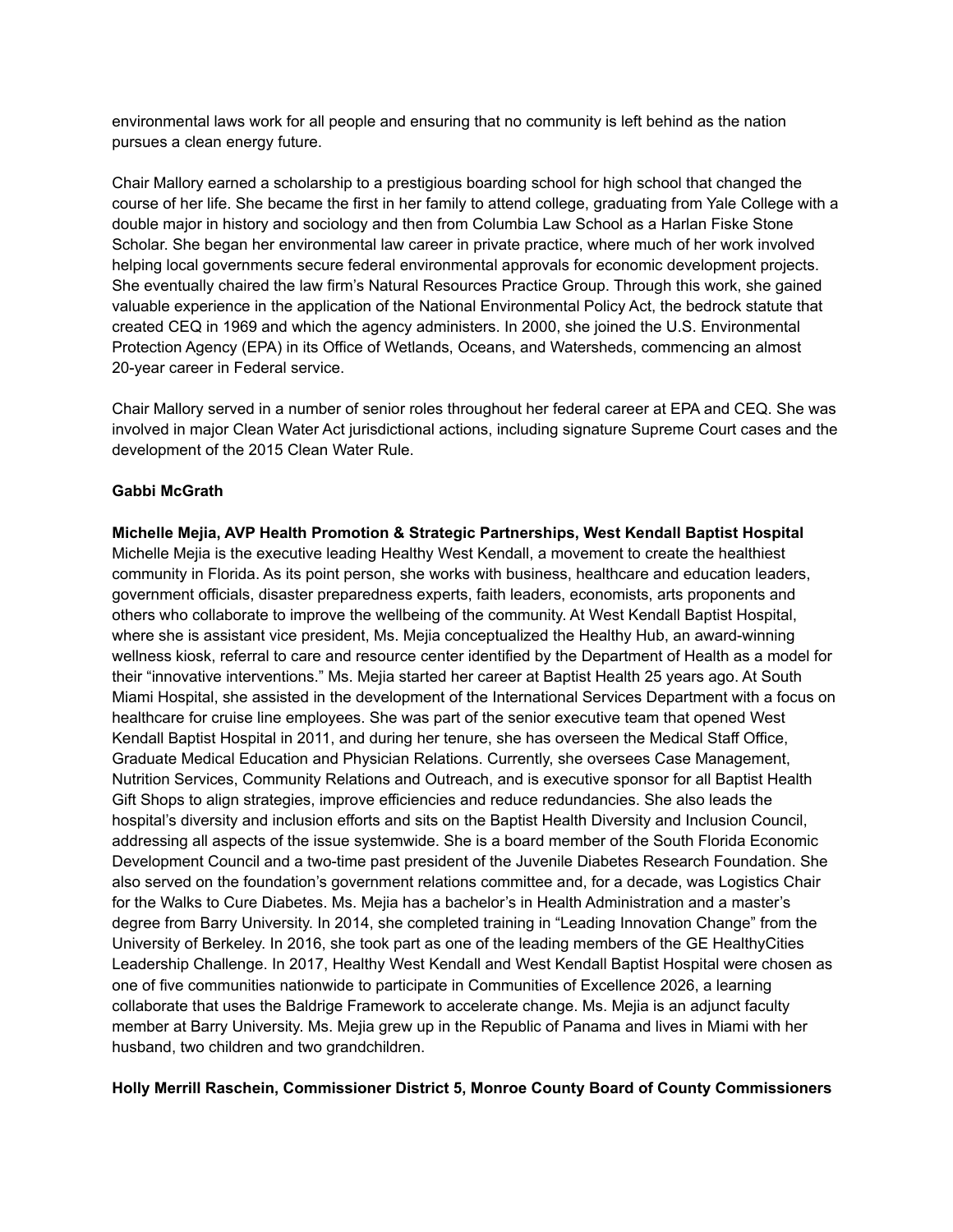Holly Merrill Raschein is a former member of the Florida House of Representatives, elected 2012-2020, to represent the 120th district, which includes Monroe County and Southern Miami-Dade County. Originally from Alaska, Holly came back to her roots and attended Florida State University, where she graduated with a degree in political science in 2003. She then moved to the Florida Keys, where she worked as a Legislative Aide for Representatives Ken Sorensen (R) and Ron Saunders (D). During her tenure in the House Holly served on several key committees, including chairing the Agriculture & Natural Resources Appropriations Subcommittee, the primary appropriations committee for issues relating to resiliency and the environment, and the Rules Committee, which sets the House agenda. While in office Holly was involved in the National Conference of State Legislators where she co-chaired the Committee on Disaster Recovery. She was also the Florida Lead for the National Caucus of Environmental Legislators, the Florida Director for the National Foundation for Women Legislators, and a gubernatorial appointee on the Florida Defense Support Task Force. In 2016 Holly joined the Baptist Health of South Florida team as the project coordinator for both Mariners Hospital and Fishermen's Community Hospital where she helped lead the coordination of a custom-made modular hospital in the aftermath of Hurricane Irma, aligning federal, state, and local resources in the disaster recovery process. In 2017, Holly received her Master's in Public Administration from Florida International University. She joined First State Bank of the Florida Keys, Monroe County's only locally owned bank, where she works directly with the leadership team as a market advisor to engage the community and promote the bank's products and services. Since December of 2020, she has also been the Government Relations Director for AshBritt, a national turnkey rapid-response disaster recovery, and special environmental services contractor. Additionally, Governor Ron DeSantis just appointed Holly to the Monroe County Board of County Commissioners Seat District 5. She is active in numerous organizations including Young Philanthropists of Baptist Health, Leadership Monroe County, the Monroe County Education Foundation, the Florida Council on Arts & Culture, the American Flood Coalition, Florida Keys Healthy Start Coalition, and the Rotary Club of Key Largo. Holly enjoys scuba diving, fishing, and ballet.

#### **Robert Molleda, Warning Coordination Meteorologist, NOAA/National Weather Service**

Robert Molleda is the Warning Coordination Meteorologist at the National Weather Service's Miami/South Florida Forecast Office. He is a native of Miami, and received an Associate of Arts Degree from Miami Dade College (1988), and a Bachelor's Degree in Atmospheric Science from Florida State University (1991). Robert has worked almost his entire career with the National Weather Service in Miami, starting as a student intern in 1989. Robert's career in Miami has taken him through many South Florida tropical cyclones, from Category 5 Hurricane Andrew in 1992 to the record-breaking 2005 and 2020 hurricane seasons. He has worked in every aspect of hurricane forecasting from assisting hurricane forecasters with data collection to writing forecasts, as well as conducting local and national media interviews, and briefing government officials on expected storm impacts. He is also intimately familiar with South Florida weather forecasting, with experience ranging from aviation and marine forecasting to public and fire weather. In 2005, Robert was selected as the Warning Coordination Meteorologist (WCM) for the Miami/South Florida Forecast Office. As WCM, he is responsible for overseeing the NWS warning and impact decision support services programs in South Florida which involves frequent interaction with core partners in emergency management/public safety and the media, as well as providing briefings to local officials during high-impact weather events. As part of the Weather Ready Nation initiative, Robert leads the local NWS public awareness and outreach program; conducting weather-related information and safety presentations to a wide range of community groups including: local, regional, and federal government, civic organizations, business groups, and schools.

#### **Peter Moore, President and CEO, Chen Moore and Associates**

Peter M. Moore, P.E., F.ASCE, FACEC, F.FES, ENV SP, LEED AP Peter Moore is a lifelong Floridian, born in Fort Lauderdale, having received both his civil engineering degrees from the University of Florida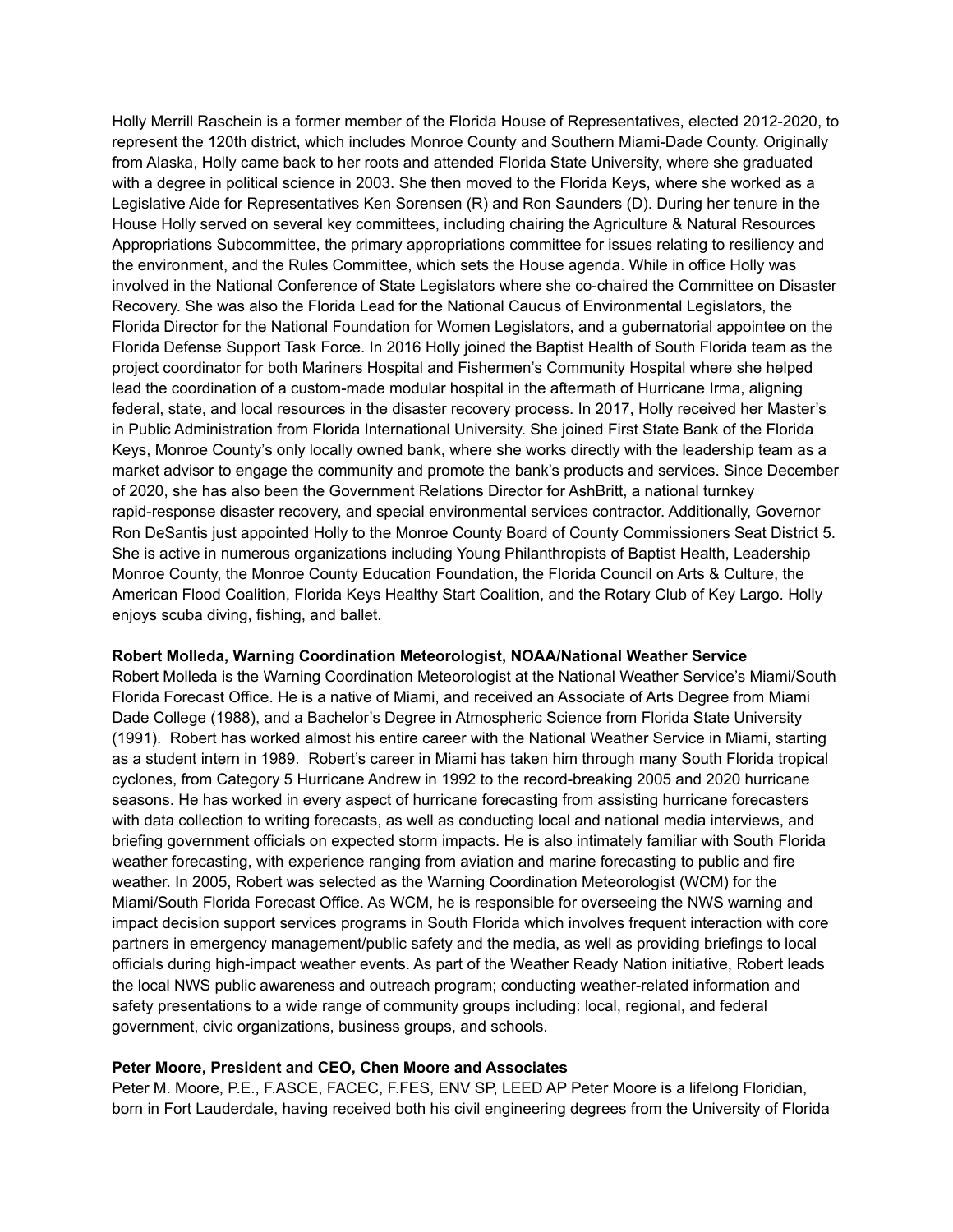and returning to South Florida to raise his family. Throughout his life, Mr. Moore has experienced all the highs and lows of being from Florida, from hurricanes to mild winters to sea level rise impacts. Mr. Moore has also served in dozens of roles in local, state, National and International engineering organizations, so he has exposure to all to all varieties of resiliency issues. Finally, as the President and CEO of Chen Moore and Associates, a statewide multi-disciplinary firm in Florida with expertise in civil, environmental, transportation and electrical engineering, with additional expertise in landscape architecture and planning, Mr. Moore is uniquely qualified to lead this panel. Mr. Moore has served the American Society of Civil Engineers (ASCE) as a local President, Statewide President, Regional Governor, member of the Board of Direction (2018-2020) and currently serves as a Governor for the Utility Engineering and Surveying Institute (UESI), in addition to numerous committee memberships and chair positions. Peter has served as the local President for the Florida Engineering Society (FES) and statewide President for the American Council of Engineering Companies of Florida (ACEC-FL) and has served as the state Government Relations Chair for the combined organizations for over a decade. Mr. Moore has participated in numerous leadership programs, including Leadership Broward (Class 23, Life Member, Past Board Chair), Florida Engineering Leadership Institute (Class 9, Life Member, Class Co-Chair Class 14) and Leadership Florida (Class 32, Life Member, current member of Audit and Finance Committees). He is a Board Member of Florida TaxWatch and the Florida Atlantic University Foundation Board (serving on the Audit and Finance Committees). Mr. Moore also has a long history of service to the University of Florida, as a Life Member of the Alumni Association, Past President of the local Broward County Gator Club and a member of the Department Advisory Committee for the Engineering School of Sustainable Infrastructure and the Environment (ESSIE, the school combining the Departments of Civil and Coastal Engineering with the Department of Environmental Engineering and Science) for over a decade.

### **Jimmy Morales, Chief Operations Officer, Miami-Dade County**

Jimmy Morales was appointed the Chief Operations Officer for Miami-Dade County by Mayor Daniella Levine Cava in November 2020 to oversee Miami-Dade Water and Sewer, Transportation and Public Works, the Department of Regulatory and Economic Resources, Parks, Recreation and Open Spaces, Solid Waste Management, Elections, Aviation, and the Seaport. In this role he helped spearhead the County's \$135 million naming rights partnership with FTX for the Miami Heat arena; negotiated a new agreement with Eulen American at Miami International Airport to ensure a safe, healthy working environment for all airport workers; and is leading forward major projects including efforts to expand and improve transit and to reform major County procurements to make sure they reflect core values including workplace safety and diversity and inclusion. Jimmy joined the County from the City of Miami Beach where he served as City Manager for nearly eight years; he previously served as City Attorney for the City of Doral and the City of Marathon. He was the Commissioner from District 7 on the Miami-Dade County Commission from 1996 through 2004. During his tenure on the Board of County Commissioners, he served as Chairman of the Budget and Finance committee, which oversaw a budget in excess of \$7 billion, and created the Miami-Dade Commission on Ethics and Public Trust. He also served as Chairman of the Mayor's Task Force on Efficiency and Competition, which spearheaded millions in savings through efficiency initiatives and other projects.

## **Jim Murley, Chief Resilience Officer, Miami-Dade County Office of Resilience**

James F. Murley is the Chief Resilience Officer for Miami-Dade County. Miami-Dade County, together with the Cities of Miami and Miami Beach, launched their Resilient 305 Strategy in May 2019. Jim previously served as Secretary of the Department of Community Affairs under Governor Lawton Chiles and was appointed Chair of the Florida Energy and Climate Commission by Governor Charlie Crist. Additionally, he served as Executive Director of 1000 Friends of Florida, spent over 10 years with Florida Atlantic University overseeing research on urban and environmental issues, and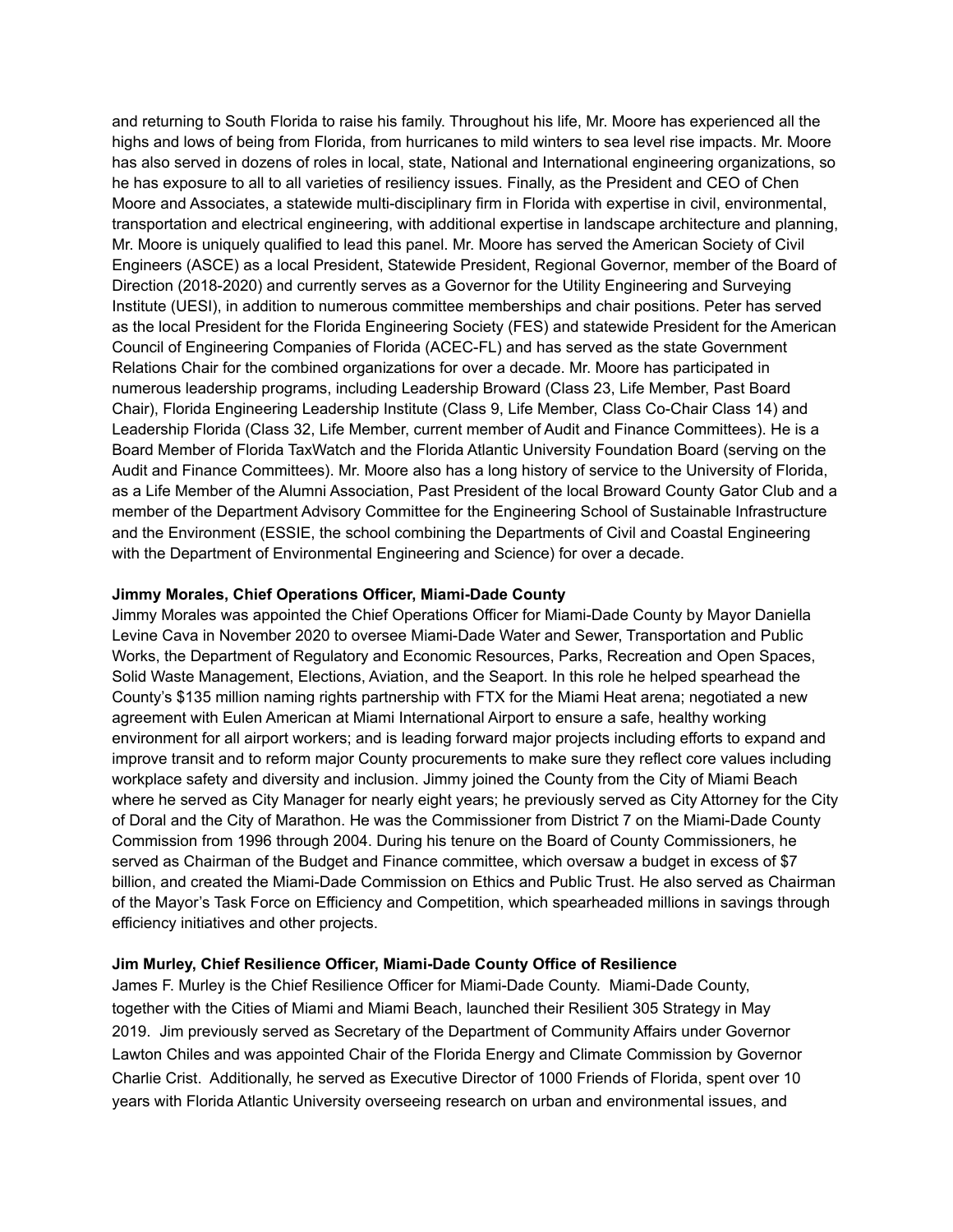served as Executive Director of the South Florida Regional Planning Council. Jim is a founding member of the American Society for Adaptation Professionals and Resiliency Florida, a Board member of The Florida Ocean Alliance and the Southeast Coastal Ocean Observing Regional Association. He serves as Mayor Levine Cava's designee on the Miami River Commission. He is also a Fellow of the National Academy of Public Administration.

### **Bill Nelson, Administrator, National Aeronautics and Space Administration**

#### **Mariam Orabi, The Five Dollar Project Communications Director, CLEO Institute**

#### **Paula Pagniez, American Lead, Climate and Resilience Hub, Willis Towers Watson**

Paula leads the America's activities of the Climate and Resilience Hub at Willis Towers Watson. She works towards societal climate resilience by creating solutions to large scale and multi-faceted challenges, working hand in hand with public sector and corporate clients and partners across physical, transition and liability climate risks and pioneering innovative uses of insurance mechanisms. She is a global expert on climate and natural disaster risk management solutions for sovereigns, sub-sovereigns, the private and the international development sectors. She has a proven track record spearheading global financial inclusion and humanitarian initiatives and conceiving of and executing strategic international business.

### **Elizabeth Perez, PE, D.WRE, CRM, President, Collective Water Resources, LLC**

Liz is President and Founder of Collective Water Resources, LLC. She received her Bachelor of Science from the University of Florida's Environmental Engineering Department and her MS in Civil Engineering from the Georgia Institute of Technology. Liz has over 23 years of experience with a focus on stormwater, climate change, and watershed approaches. Liz is passionate about meaningful engagement on issues of climate and the environment and believes good data and even better engineers are key to that future.

#### **Tom Phillips, Researcher, Educator, Advisor, Healthy Building Research, CHPS.net, ROCIS.org**

Tom Phillips is a consultant on healthy sustainable buildings and lives in Davis, California. He worked at California's air pollution and energy agencies on indoor air quality and pollutant exposure research, policy, and legislation for over 30 years. Projects included: field and survey studies of indoor and personal pollutant exposures and ventilation; standards for building ventilation, materials emissions, and air cleaner emissions; and best practice Indoor Environmental Quality (IEQ) guidelines. He has served as a technical advisor to sustainable, healthy building programs for homes, schools, and office buildings at the local, state, and federal level. His current focus is on climate resilience, adaptation, and mitigation (CRAM) in buildings and communities. Recent projects include assessing and preventing overheating of buildings under current and future climates, and best practice guidelines for healthy kitchen ventilation. He helped develop the 2019 Climate Adaptation and Resilience national and California criteria for high performance schools (CHPS.net). Tom has a hyper-curiosity disorder, but also a healthy skepticism. His current mantras: show me the evidence, remember the human factor, and form good coalitions for action.

#### **Jennifer Posner, Senior Program Manager, University of Miami**

Jennifer Posner is an urban planner with nearly 20 years of experience shaping physical planning and policy initiatives that enhance neighborhood livability, sustainability, and equitable access. Through her work overseeing affordable housing and resilience initiatives at the University of Miami's Office of Civic and Community Engagement, Jen has managed the creation of accessible tools and policy initiatives that explore the impacts of climate change on Miami's vulnerable communities and the stability of its affordable housing stock. Previously, Jen spent nearly a decade with the New York City Department of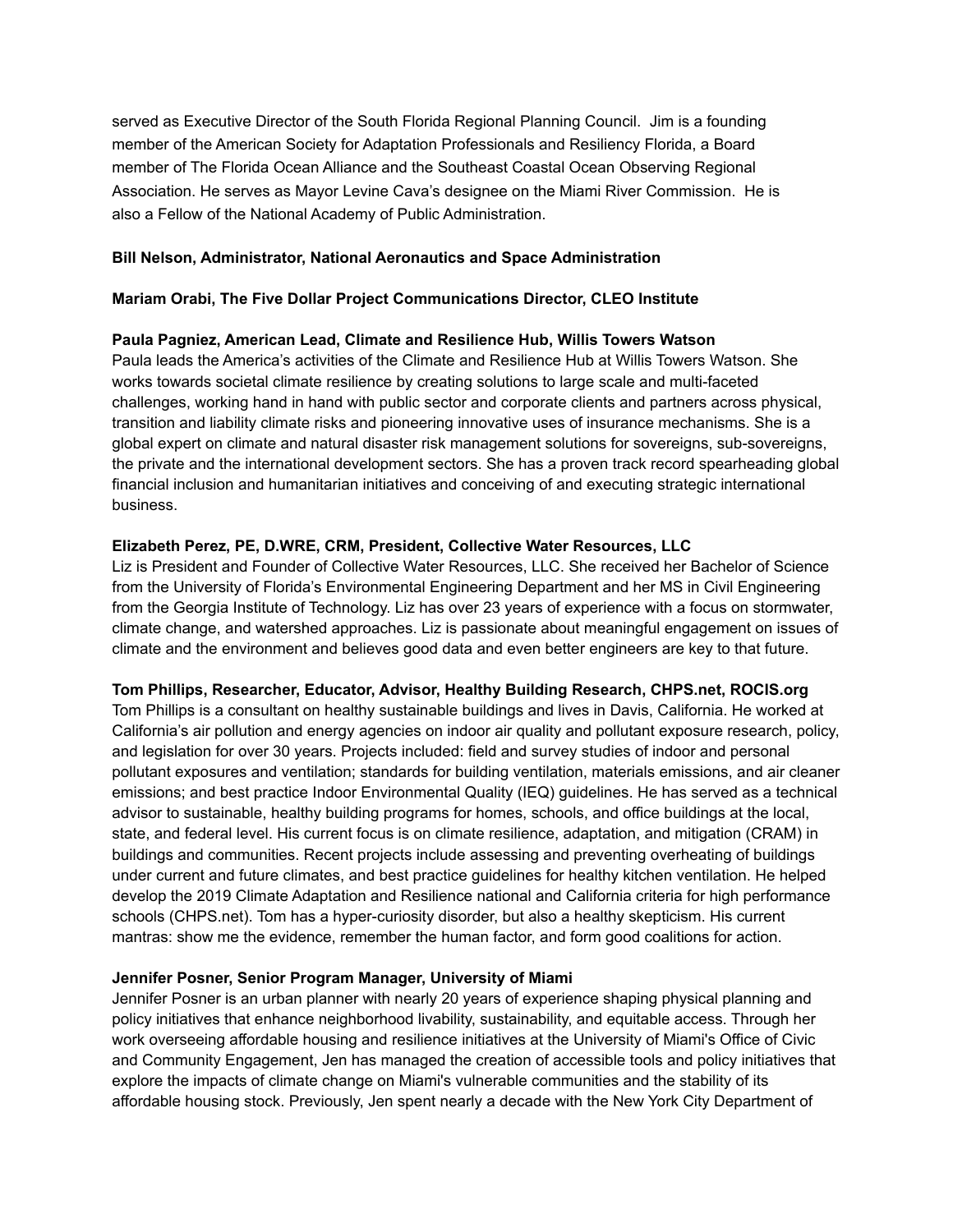City Planning where she led the agency's policy and planning work for several large-scale initiatives in Brooklyn and helped to execute the agency's strategic planning vision. She began her tenure with the Department as Special Assistant to City Planning Chair Amanda M. Burden. Jen received a Master's in City Planning from the University of Pennsylvania and a Bachelor ofArts from the University of Virginia.

## **David Rice, Mayor, Monroe County Board of Commissioners**

David Rice has been a resident of Monroe County since 1973. As a clinical Psychologist, he founded the Guidance Clinic of the Middle Keys, serving as its Chief Executive Officer for over 30 years before his retirement in 2006. He is a third term Monroe County Commissioner. He currently serves on the Board of Directors for the Guidance/Care Center, and on the Historic Florida Keys Foundation Board. He has served on many community service boards over the years, which include the following: Monroe County Housing Authority, Rural Health Network, Marathon Economic Development Council, South Florida Resource and Conservation Development Council, and a founding member of the Pigeon Key Foundation. He has been married to his wife Mary for 58 years. They have two children, a son and a daughter, and one grandchild. He is an avid outdoorsman, and enjoys boating, diving and fishing, hunting, and cycling. He enjoys collecting and restoring antique firearms, and Civil War items. He enjoys reading and doing projects in his workshop.

## **Ronald Rice, Director, UF/IFAS, Palm Beach County Extension Department**

Ron Rice is the Director of the University of Florida/IFAS Palm Beach County Extension Department, which includes 12 extension agents and roughly 40 support and grant-hired staff. Ron also provides leadership to the Mounts Botanical Garden. Degrees include BS/MS (Stanford University) and PhD (University of Florida). Experience includes Peace Corps fisheries (Thailand), agricultural BMP research, and sugarcane/rice extension. Ron is Past-President of two professional societies, authored 2 book chapters, 19 journal articles, and numerous extension articles. Ron has presented internationally (Thailand, China, Australia, Costa Rica), and received 8 State and 4 National awards, including the USDA/ARS Sustained Effort Technology Transfer Team Award and the National Association of County Agricultural Agents Distinguished Service Award.

## **Patrick Rutter, Assistant County Administrator, Palm Beach County**

## **Laurie Schoeman, National Director Climate Resilience, Enterprise Community Partners**

Laurie is a deeply committed climate risk reduction leader. Practiced multi-sector intermediary recognized for keen ability to drive complex problems into tangible outputs that achieve climate safe housing, financial investment, environmental education, capacity building and supportive public policy. Laurie has led leading edge policy packages including passage of the nation's first utility-sponsored environmental justice "do no harm" mandate and climate adaptation policies with agencies and utilities in New York. She currently chair's the New York State Adaptation Task Force for Buildings and advises a range of agencies/organizations on housing resilience, adaptation and mitigation including the Federal Emergency Management Agency (FEMA), International Code Council (ICC), Fannie Mae, US Department of Energy (USDOE) and US Department of Housing Urban Development (HUD).

## **Sabrina Simms, Supervisory Grants Manager Region 4, FEMA BRIC**

## **Kelley Smith Burk, Director, Office of Energy Florida Department of Agriculture and Consumer Services**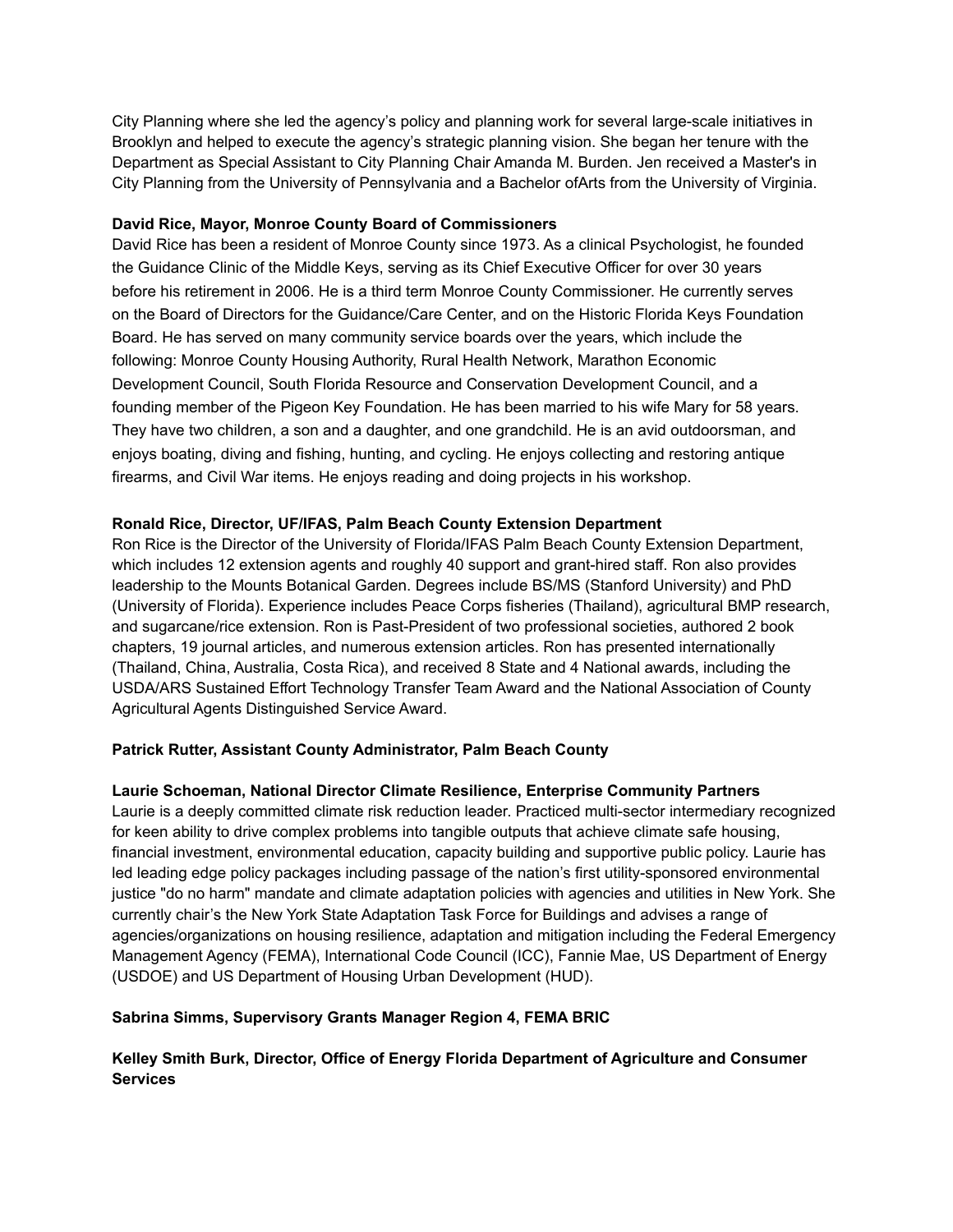Kelley Smith Burk serves as the director for the Office of Energy. Kelley has been with the Florida Office of Energy since 2008 and oversaw the development and administration of over \$176 million of federal and state grants to promote energy efficiency and renewable energy. Kelley is responsible for leading the Office of Energy as it develops energy policy and implements programs that promote the use of renewable energy, energy efficient technologies, and alternative transportation technologies within the state of Florida. Prior to joining the department, Kelley worked with the Florida Department of Environmental Protection's Office of Strategic Projects and Planning as a policy analyst for the Governor's Action Team on Energy and Climate Change. Kelley has also served as the director of Scheduling in the Executive Office of the Governor. Kelley received her bachelor's degree in history from Florida State University and her master's degree in public policy from Pepperdine University.

#### **Asher Sochaczewski**

## **Kate Stein, Climate Risk Consultant, MSc Candidates, London School of Economics**

Kate Stein is a resilience innovator who helps communities design and implement equitable responses to climate risks. She began her career as an environment reporter at WLRN, South Florida's NPR member station. She then transitioned to the public sector, working on sustainability, resilience and public engagement for the City of Miami and the Town of Surfside. Currently, Kate is an adjunct lecturer in the journalism department at Florida International University and the facilitator for The Upper Limit Project; she also writes a blog for the CLEO Institute. In December 2021, she will graduate from the London School of Economics and Political Science with a master's in Economy, Risk and Society.

## **Kristina Swallow, Director, Nevada Department of Transportation**

Director Kristina Swallow was appointed by Governor Steve Sisolak in January of 2019. As Director of the Nevada Department of Transportation, she is responsible for overseeing the state highway system and proudly leads a dedicated and talented team of approximately 1,800 people. Director Swallow joins NDOT with more than 25 years of diverse experience in engineering, public policy, and community advocacy. As a practicing civil engineer, Kristina has worked in several technical areas including flood control, traffic impact analysis and mitigation, land development, public works, and transportation policy. Bridging industry gaps, she has been a small business owner, a consultant, and also served as a program manager in city government. Additionally, she worked in the U.S. Senate on transportation policy including the passage of MAP-21 and as a lobbyist for local government during the 2013 Nevada State Legislative Session. Director Swallow's passion for serving the engineering community at-large is echoed by her role as 2018 President of the American Society of Civil engineers, a global organization representing over 150,000 members in 177 countries. A thought-leader, Kristina artfully blends her breadth of experience and ability to communicate the concerns-at-hand to achieve the goals of the greater good. She strongly believes the key to successful transportation systems lies in the strength of the plan. Since arriving at the Nevada Department of Transportation, she has emphasized the role that planning has in their future program. Kristina received her Bachelor of Science degree in Civil Engineering from the University of Arizona and a Master of Science in Civil and Environmental Engineering from the University of Nevada, Las Vegas. She is a licensed civil engineer in Nevada. Kristina is married to her husband David, also a civil engineer. They enjoy learning new things, travelingespecially in Nevada, and spending time with their cats and dog.

## **Susy Torriente, Global Leader, City Resilience, Jacobs Engineering Group, Inc.**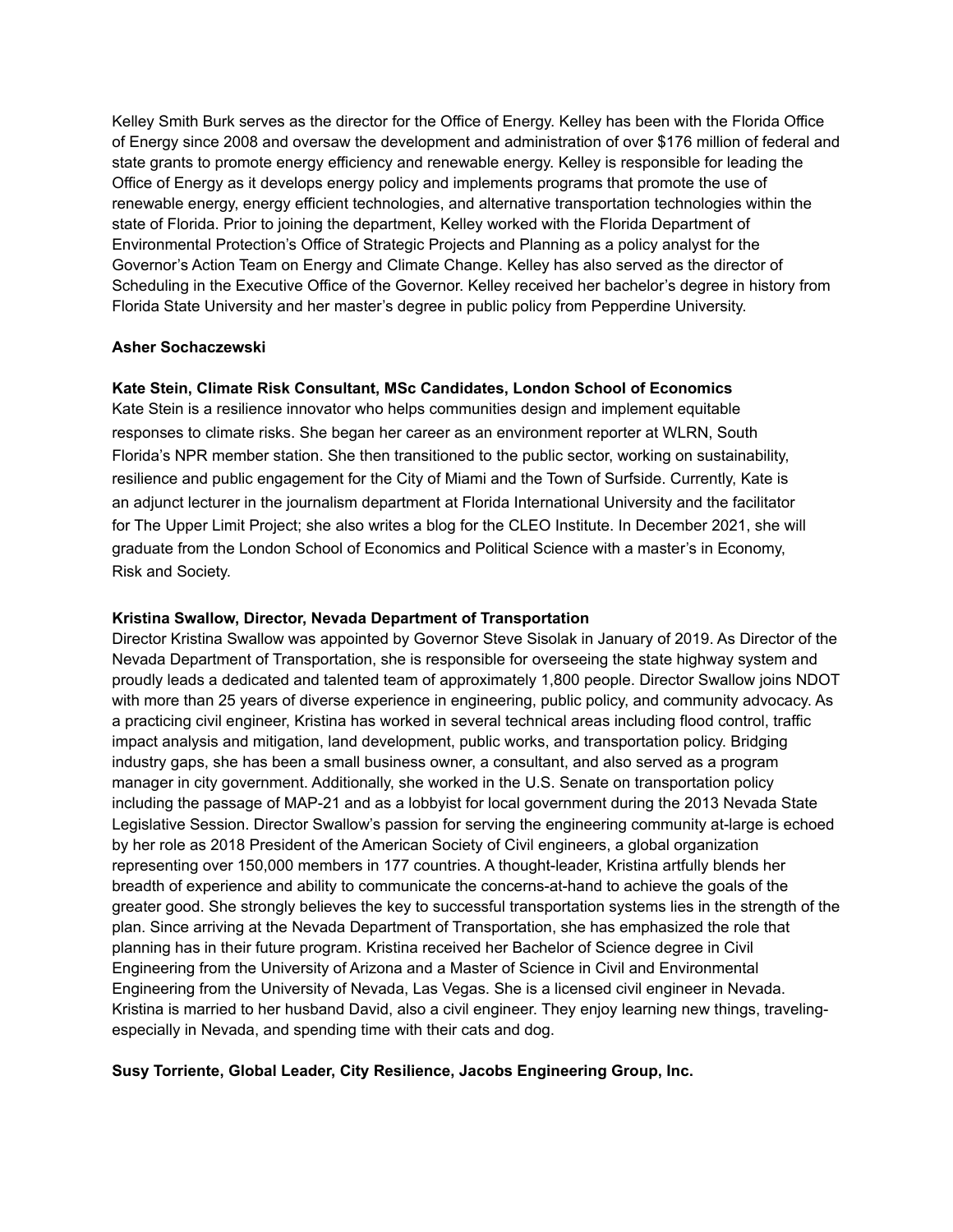Susy a Global Leader for City Resilience at Jacobs. She is an accomplished organizational strategist with 29 years of local government experience in South Florida as assistant county /city manager, Miami-Dade County's first sustainability director and Miami Beach's first Chief Resilience Officer. Now at Jacobs she is working with cities, military installations, and private developers in identifying risk and building resilience in plans, policies, and projects.

## **Dr. Antonio Tovar, Policy Associate, National Family Farm Coalition**

Dr. Antonio Tovar is Policy Associate at the National Family Farm Coalition, transitioning from grassroot organizing and research position to planning and regulatory implementation. For over 17 years, Dr. Tovar worked at the Farmworker Association of Florida (FWAF), a 36-year-old statewide grassroots organization, from Program Coordinator to its Executive Director. Before moving to Florida in 1998 he worked as a journalist for United Press International covering Mexico, the Caribbean, and Central America. Antonio was born in Mexico City and spent his childhood between the city and his grandmother's farm in Morelos; he studied Rural Development and Community Health at El Colegio de la Frontera Sur in Chiapas, Mexico and Anthropology at the University of Florida. Dr. Tovar activism started in High School as Mexican Electoral Observer. As an undergrad student. he was Student President for the College of Philosophy, History, and Hispanic Literature at the University of Guanajuato and as Grad Student he was the President of Mexican in Gainesville Student Association at University of Florida. In the labor movement, he was the Secretary and Treasurer of the Food Chain Workers Alliance (FCWA); he is a Board member of Florida Immigrant Coalition (FLIC), and the Coalition of Agricultural Workers International (CAWI). He coordinates the Climate Justice collective at La Via Campesina North America, and the South Region at the US Food Sovereignty Alliance. Antonio's activism is complemented with his academic work; he worked for the Univesidad Nacional Autonoma de Mexico, University of Florida, University of South Florida, and Florida State University, has over 30 academic publications on workers' health and safety, he is Fellow at the Robert Wood Johnson Foundation Interdisciplinary Research Leaders, and Board member of the Community-Campus Partnership for Health (CCPH). Antonio is married with a fellow anthropologist, has two children, loves gardening and cooking.

## **Matt Valle, Vice President, FPL Development NextEra Energy, Inc**

Matt Valle is the Vice President of Development at Florida Power & Light (FPL) in Juno Beach, Florida. In his role, Matt is responsible for leading the new project and program development for the company across technologies including solar, batteries, electric vehicles, hydrogen, water, transmission and natural gas in the state of Florida. A few of these projects his team is responsible for include: executing FPL's "30 by 30" plan to install 30 million solar panels by 2030, launching FPL's SolarTogether program –the largest community solar program in the country, developing the 409 MW solar-plus-storage Manatee battery – which will be the largest battery in the world when complete, building out an electric vehicle charging program to link the major corridors in Florida and developing one of the first at-scale hydrogen pilots in the industry. Prior to his current role, Matt was Vice President of Development at NextEra Energy Transmission, and was responsible for the competitive development of transmission across the U.S and Canada for the company. Prior to joining NextEra Energy, Matt was a Principal with The Boston Consulting Group in their Dallas office from 2007 to 2011. In this role, his responsibilities included running project teams for Fortune 500 clients in the energy and technology sectors. Prior to The Boston Consulting Group, Matt served five years as a nuclear submarine officer in the U.S. Navy.Matt received his Bachelor of Science with Merit from the U.S. Naval Academy in Systems Engineering, and his Master of Business Administration from Harvard Business School. He is married and has three children.

## **Andrew Velo-Arias, Development Manager, Related Urban**

Andrew Velo-Arias is a Development Manager for Related Urban where he oversees the development, construction and lease-up of mixed-income, mixed-use projects in South Florida. Prior to joining Related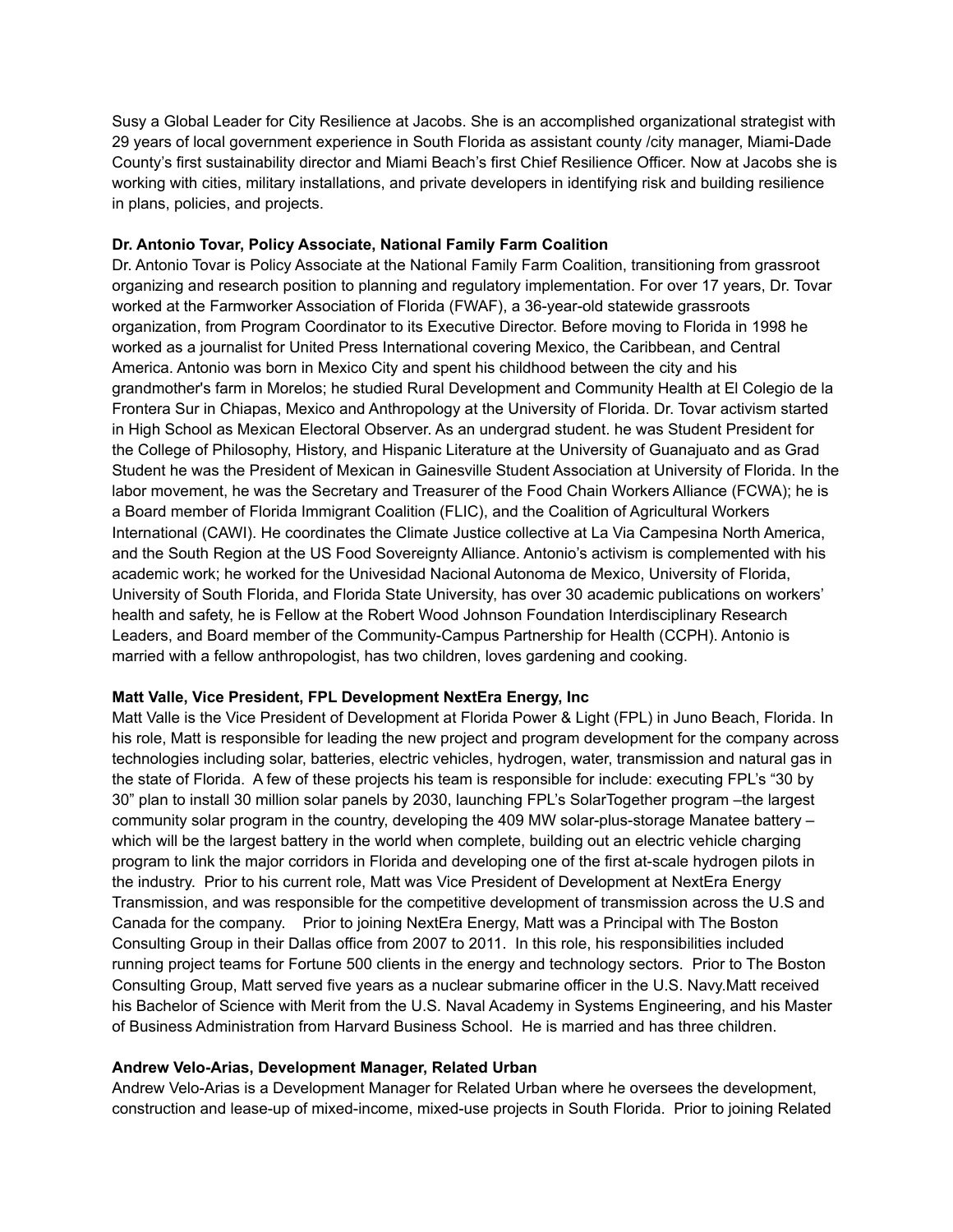in 2017, Andrew held positions in finance and local government. Andrew is a member of the Miami-Dade Citizens' Transportation Advisory Committee and past member of the West Palm Beach Affordable Housing Advisory Committee. Andrew was born and raised in Hialeah, Florida and is a graduate of Harvard University.

### **Dr. Raghuveer Vinukollu, Munich Reinsurance America, Inc.**

## **Robert Weinroth, Mayor, Palm Beach County**

Mayor Robert S. Weinroth Biography Robert Weinroth was elected to the Palm Beach County Board of County Commissioners representing District 4 in 2018 and was recently elected by his fellow board members as mayor. He is a longtime resident of Boca Raton with an extensive background in business, public service, and community involvement. In 2014, Weinroth was elected to the Boca Raton City Council where he served as deputy mayor and CRA vice-chair during his four-year tenure. In tandem with his service on the City Council, he was appointed to a number of Palm Beach County boards including the Boca Raton Airport Authority, Palm Tran Service Board, Palm Beach Transportation Planning Agency, and Treasure Coast Planning Council. In addition, he was elected to the board of the Palm Beach County League of Cities and the Florida Municipal Insurance Trust. Weinroth brings to his public service a broad background as an executive and general counsel in insurance, finance and health care industries. Most recently, he was president and general counsel at Freedom Medical Services Inc. (working with his wife and partner Pamela) for 16 years. Currently, Weinroth serves on the Palm Beach Transportation Planning Agency (chair), Value Adjustment Board, Multi-Jurisdictional Issues Coordination Forum, and Palm Beach Broadband. He also serves on the Treasure Coast Regional Planning Council (alternate), Florida Hate Crime Coalition, and Florida Metropolitan Planning Organization Advisory Council (vice chair). In addition, Mayor Weinroth serves on the National Association of Counties Transportation Steering and Community and Urban Affairs Policy Committees. Mayor Weinroth is married to Pamela and is the father of four boys in their blended family.

## **Gregg Weiss, Vice Mayor, Palm Beach County**

Commissioner Gregg Weiss, a retired business executive from California, was elected to the District 2 seat of the Palm Beach County Board of County Commissioners in November 2018. He serves as vice chair of the Governing Board of the Palm Beach County Solid Waste Authority. Commissioner Weiss is active in the National Association of Counties (NACo), currently serving as vice chair of the Telecom and Technology Committee, the Resilience committee and the IT subcommittee. Prior to his election to the Palm Beach County Board of County Commissioners, he served as vice chair on the West Palm Beach Planning Board and numerous other boards of area organizations and nonprofits. Currently, Gregg sits on the Palm Beach Transportation Planning Agency Governing Board, the Water Resources Task Force, the Palm Beach County Cultural Council Board of Directors and the 15th Judicial Circuit Juvenile Justice Advisory Board. Gregg Weiss was born and raised in Southern California. After graduating from the University of California at Irvine with degrees in economics and social ecology, he made a career in the then-emerging computer industry. Gregg worked his way up to becoming a business executive overseeing sales, marketing and strategy for several Fortune 500 companies both in the U.S. and Australia. Gregg and Rebecca, his wife of 29 years, retired while in their 40s and decided to sail the world on their 50-foot boat named Kimba. They anchored in the Lake Worth Lagoon in 2004 and made West Palm Beach their new home. Weiss has been active in the community as a volunteer and board member. He was president of the West Palm Beach Police Foundation and a founding member of Speak Up for